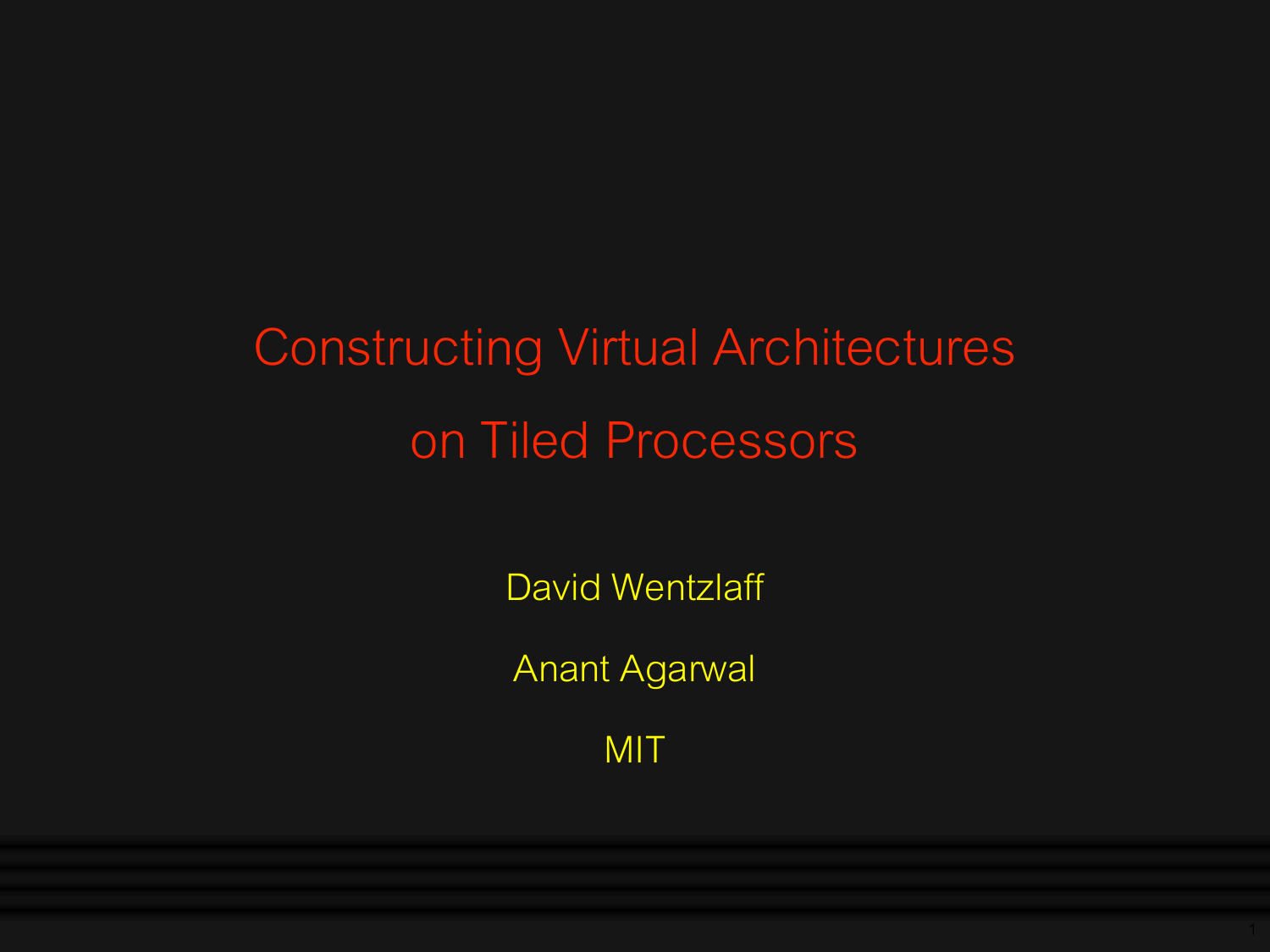Emulators and JITs for Multi-Core

David Wentzlaff

Anant Agarwal

MIT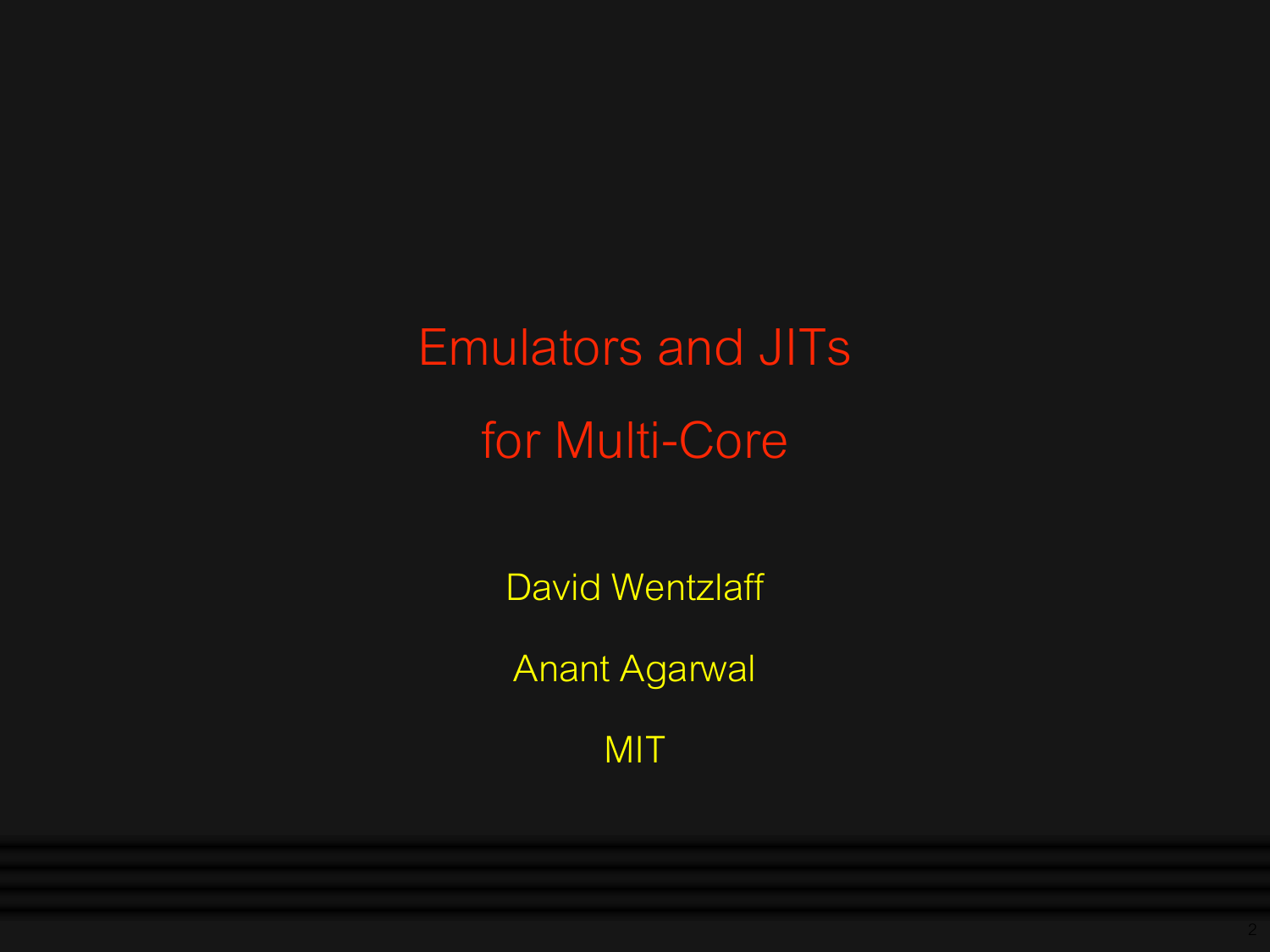# Why Multi-Core?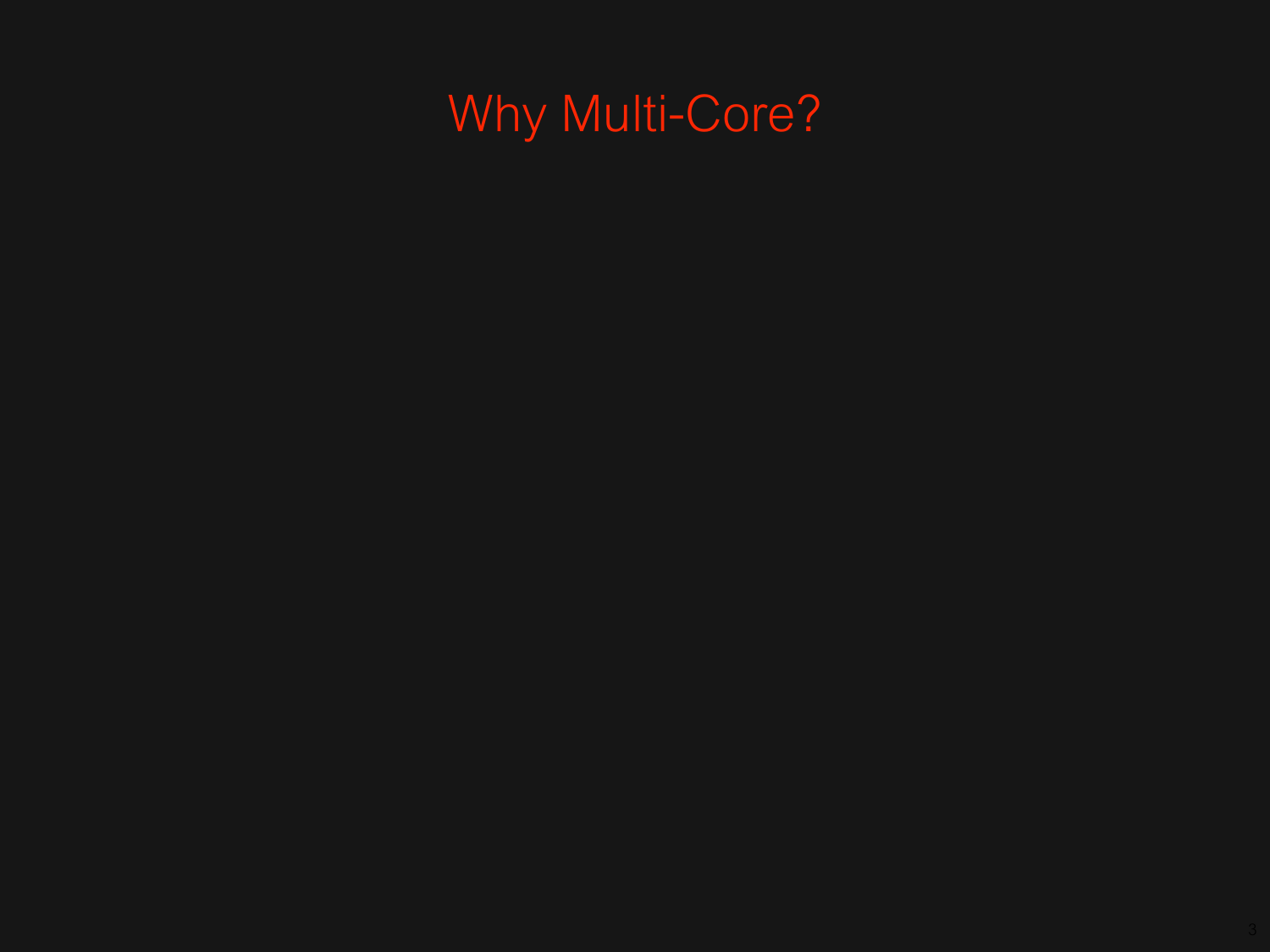# Why Multi-Core?

#### Future architectures will be on-chip parallel machines

- Moore's Law provides more parallel silicon resources
- Diminishing sequential returns
- Growth applications are parallel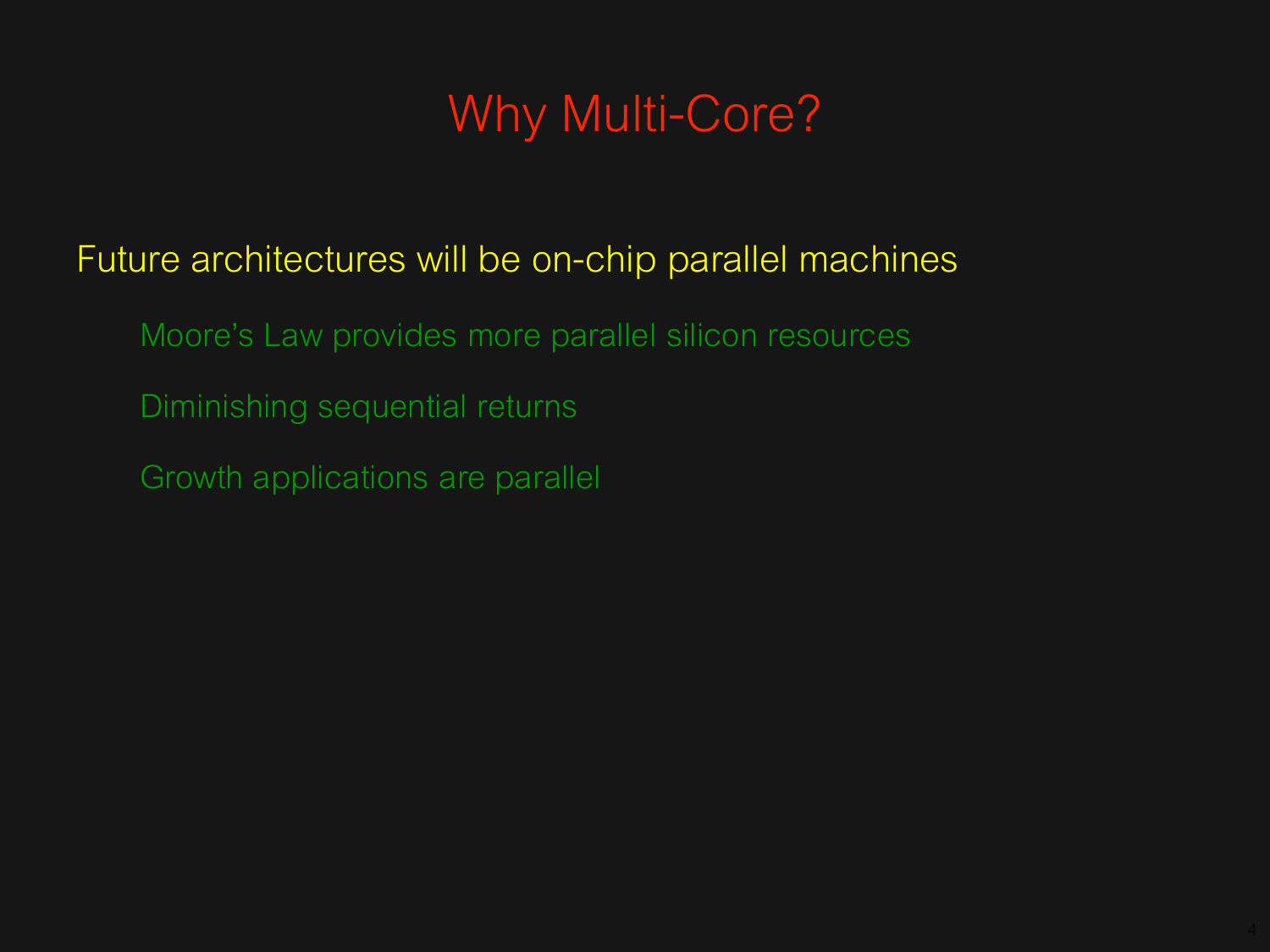# Why Multi-Core?

#### Future architectures will be on-chip parallel machines

- Moore's Law provides more parallel silicon resources
- Diminishing sequential returns
- Growth applications are parallel

#### Future architectures will be optimized for parallel applications

Hardware compatibility will be broken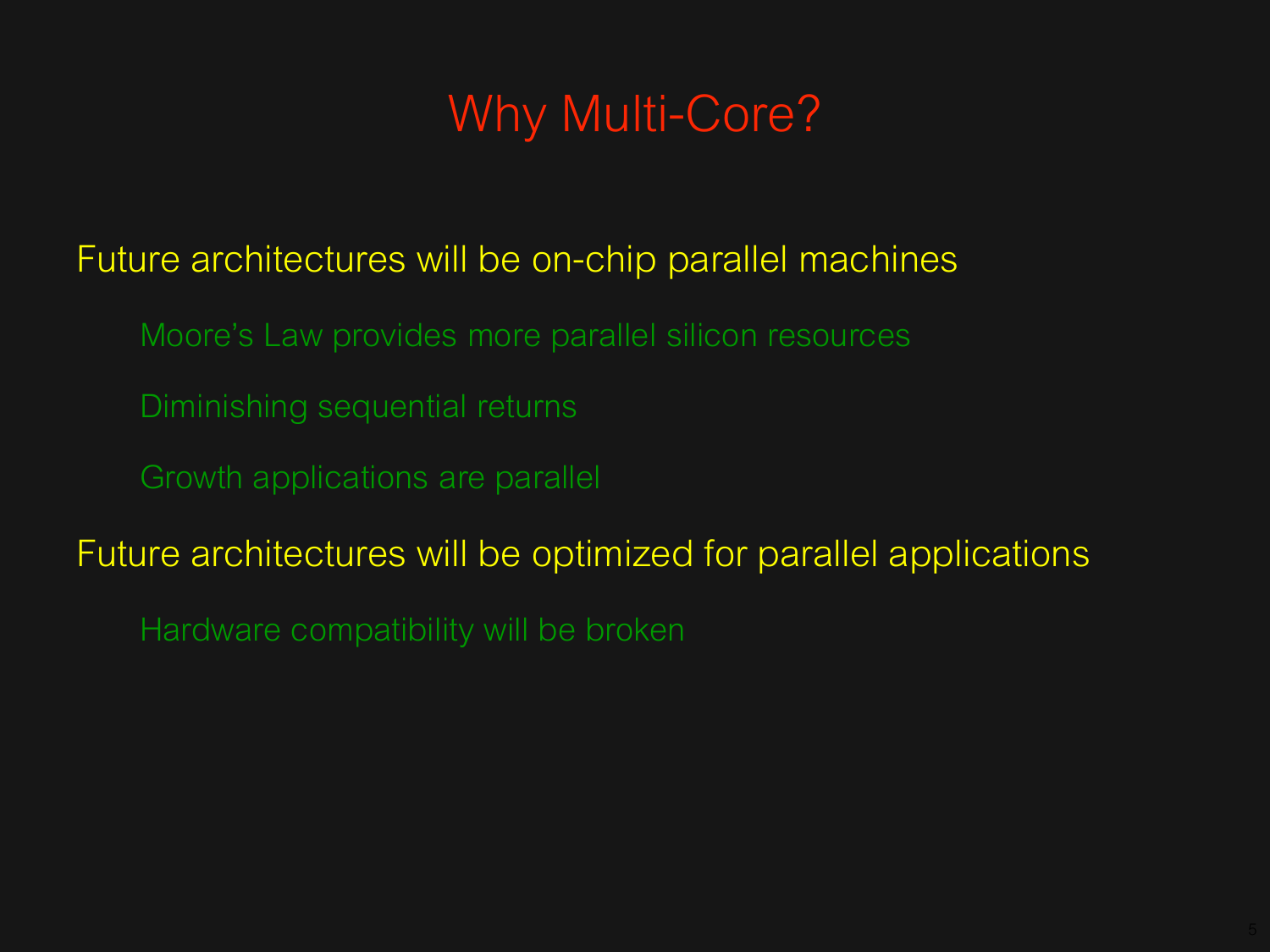# Why Emulators and JITs on Multi-Core?

#### Future architectures will be on-chip parallel machines

- Moore's Law provides more parallel silicon resources
- Diminishing sequential returns
- Growth applications are parallel

#### Future architectures will be optimized for parallel applications

Hardware compatibility will be broken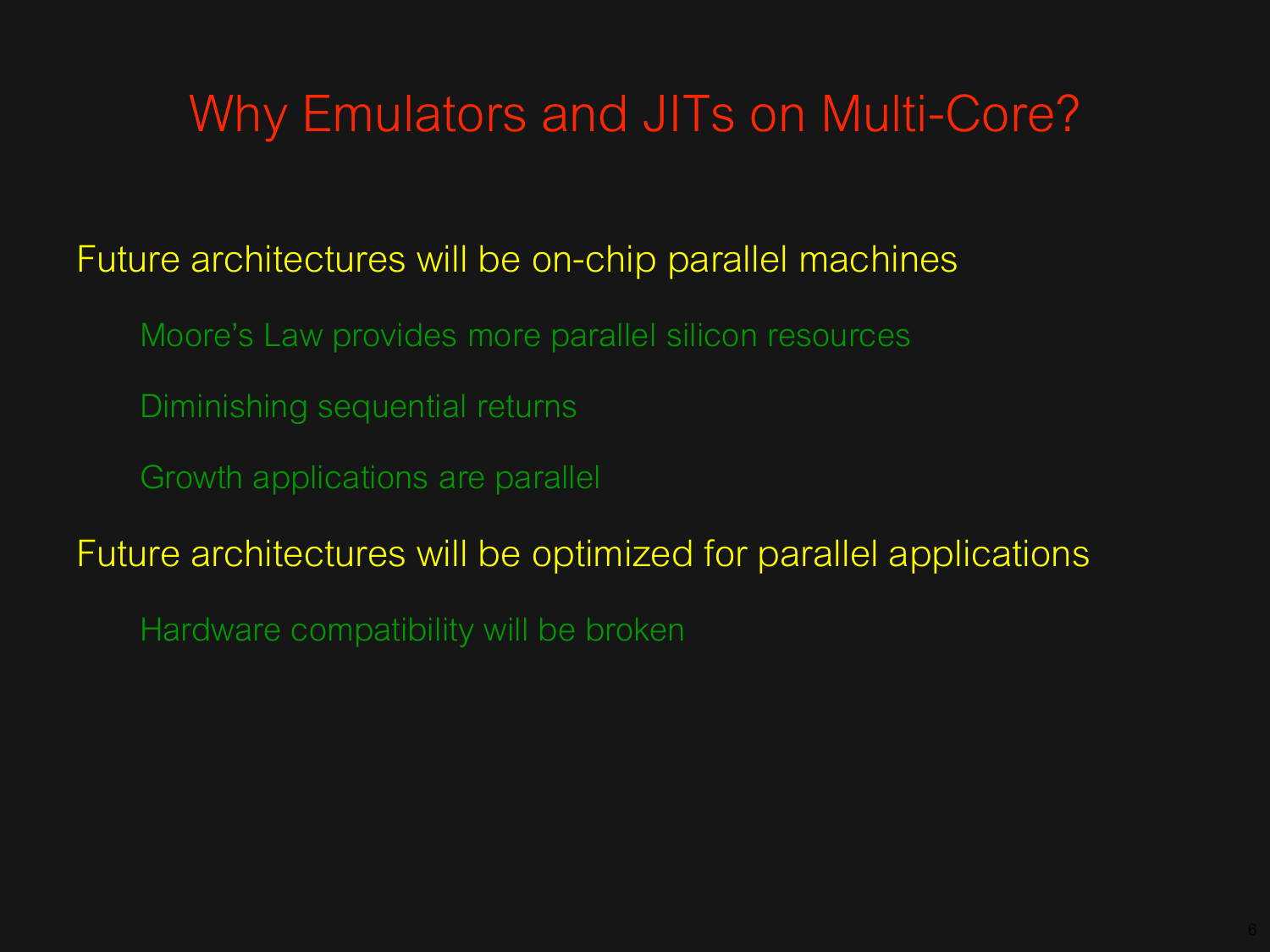# Why Emulators and JITs on Multi-Core?

#### Future architectures will be on-chip parallel machines

- Moore's Law provides more parallel silicon resources
- Diminishing sequential returns
- Growth applications are parallel

Future architectures will be optimized for parallel applications

Hardware compatibility will be broken

Future architectures will need to run legacy applications

- Market forces will require future chips to run 1983 "Frogger" for DOS
- Software re-verification on new architectures too costly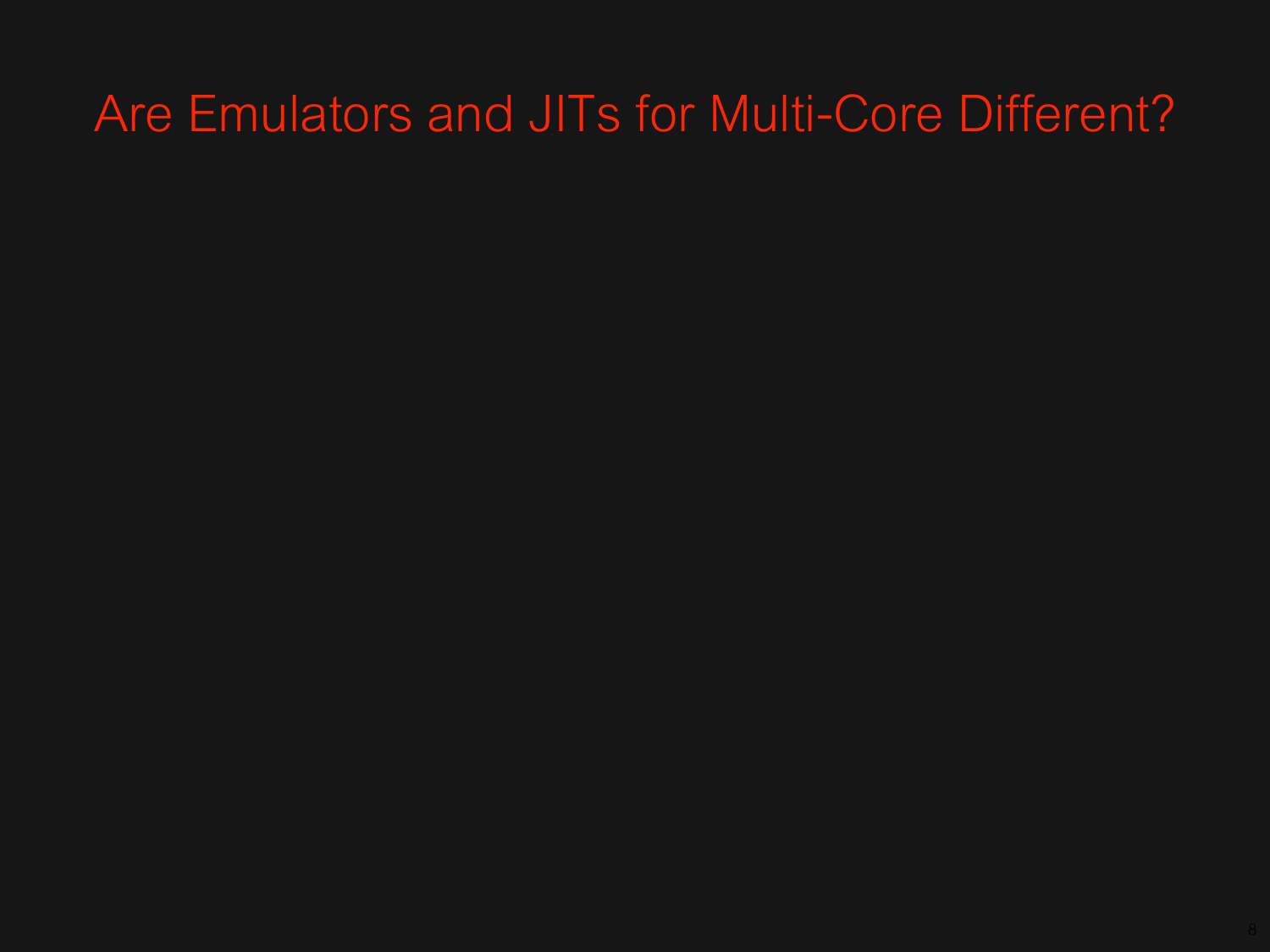Yes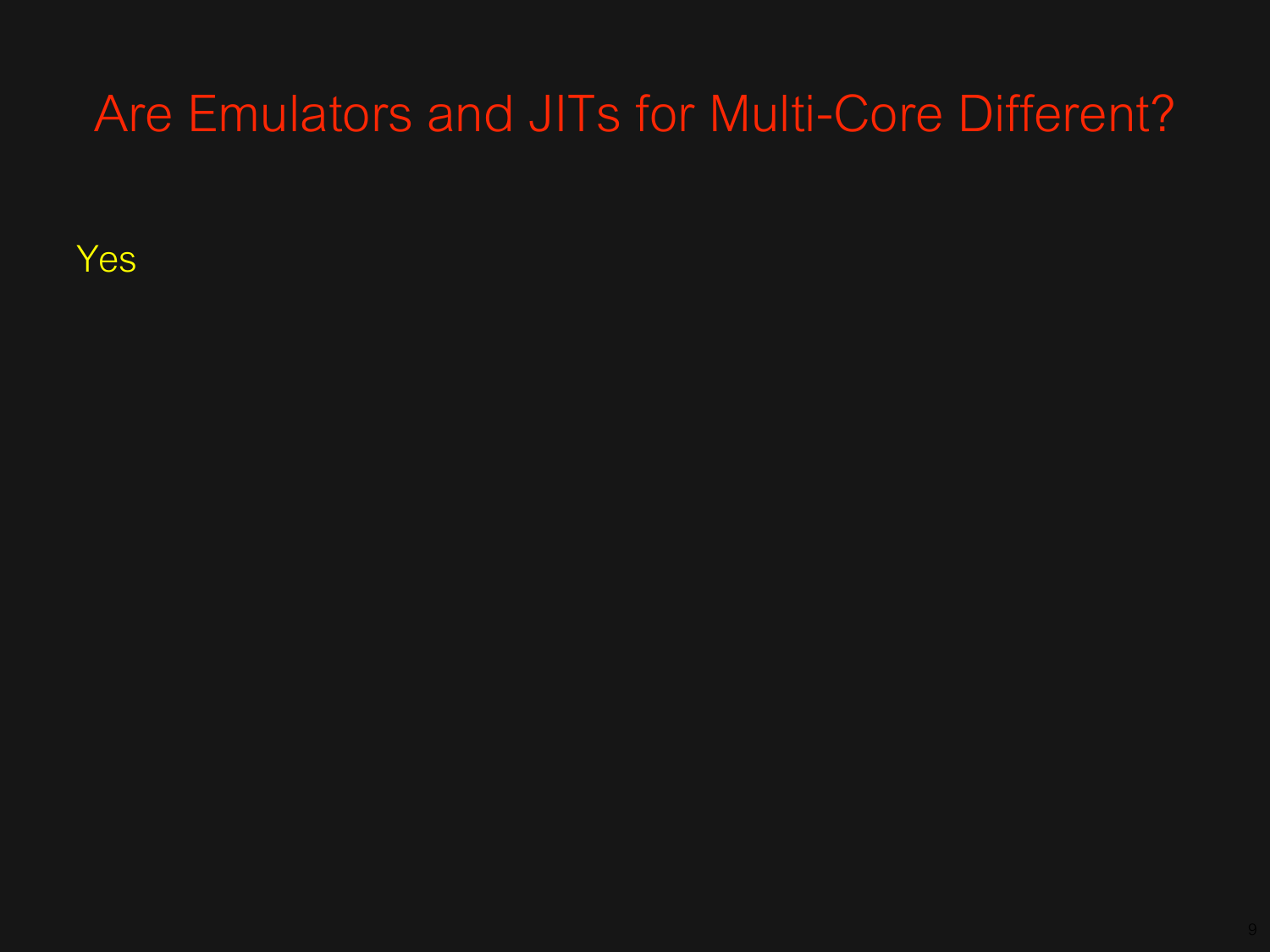#### Yes

#### Bountiful parallel resources

Example: Code optimization cost is reduced

"hot spot" analysis may miss sequential performance

Parallelize client application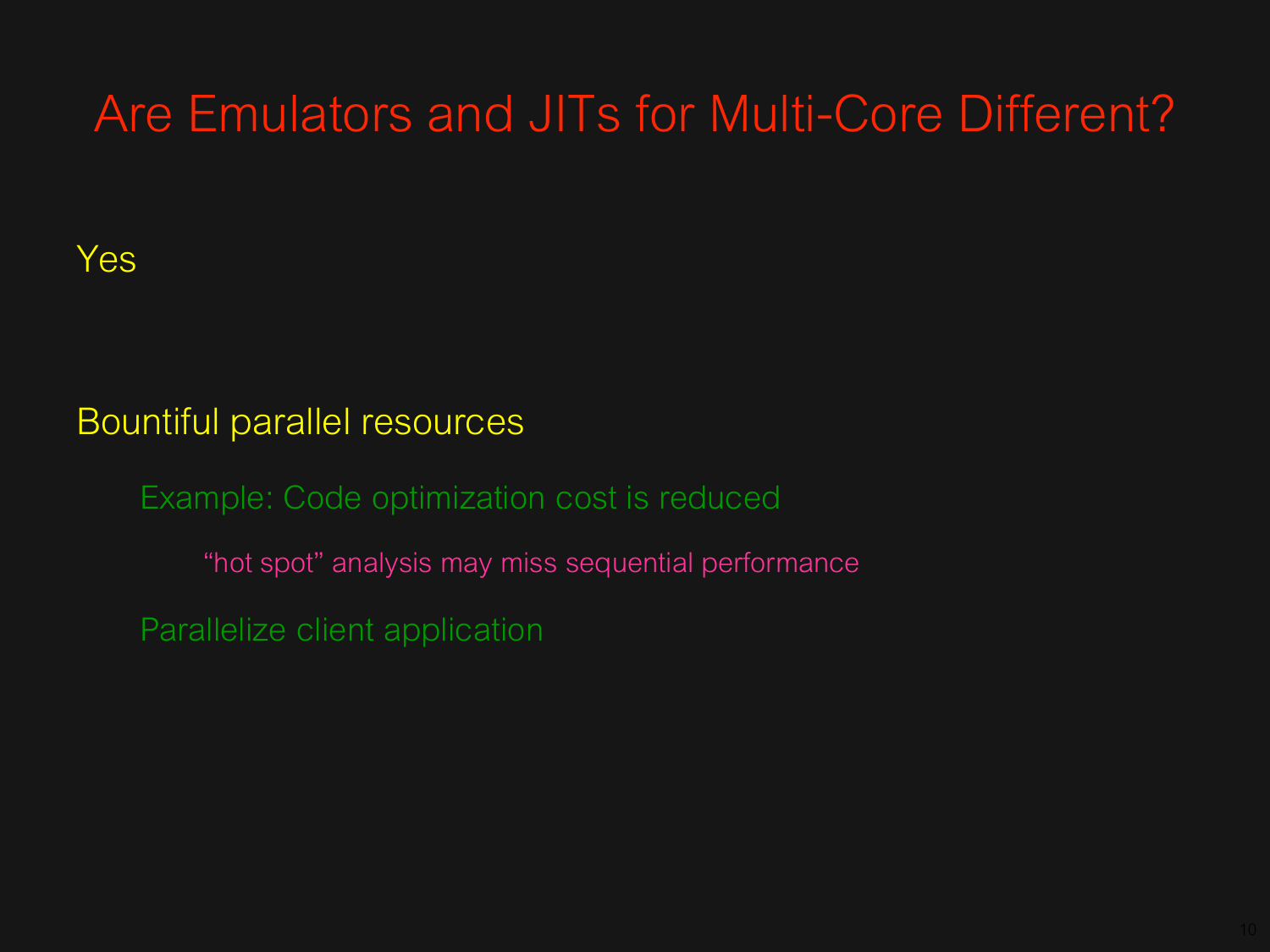#### Yes

#### Bountiful parallel resources

Example: Code optimization cost is reduced

"hot spot" analysis may miss sequential performance

Parallelize client application

Parameters for Multi-Core are different

Core-to-Core latencies reduced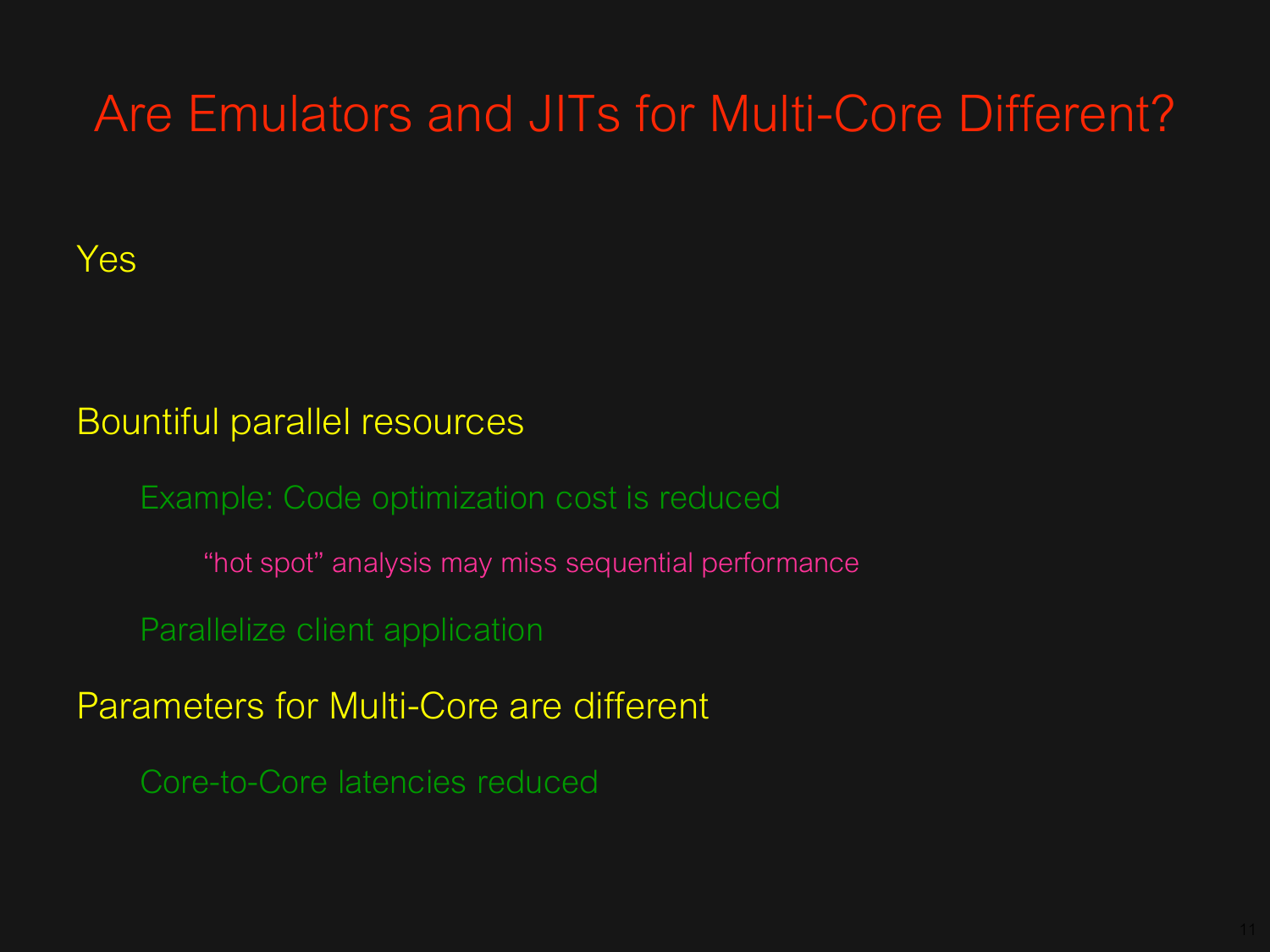Exploit on-chip parallel resources to accelerate emulation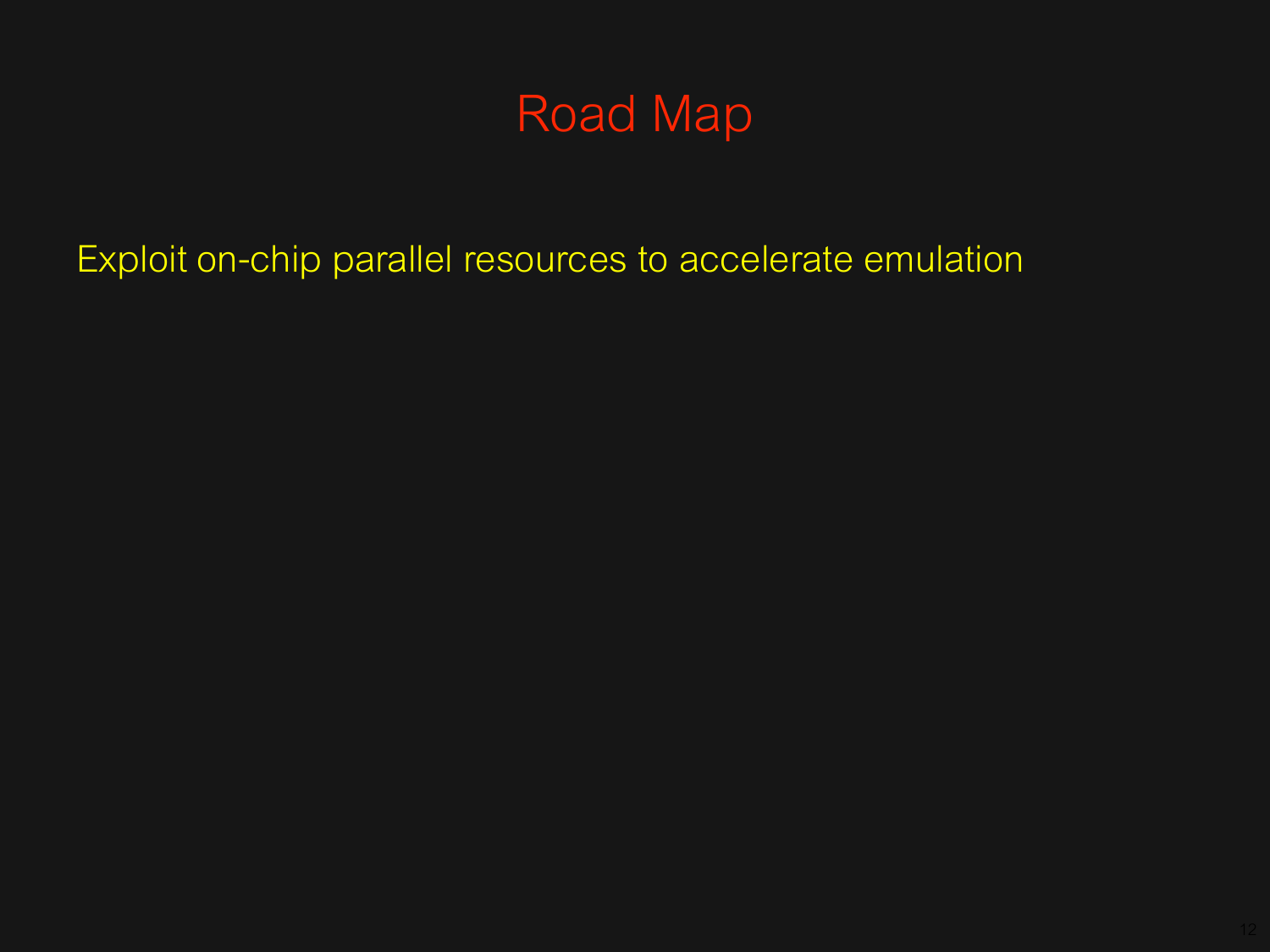Exploit on-chip parallel resources to accelerate emulation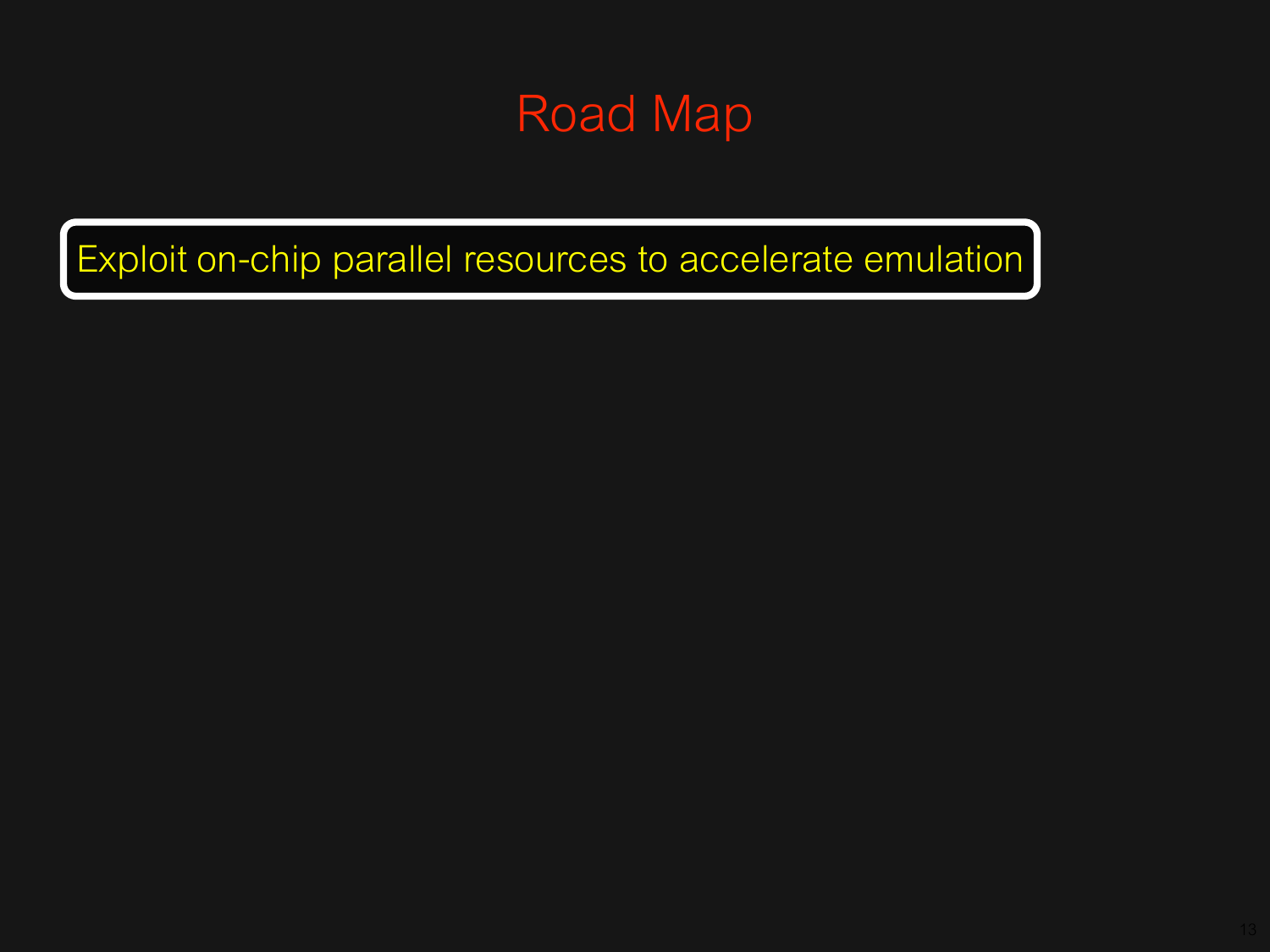Exploit on-chip parallel resources to accelerate emulation

Focused on performance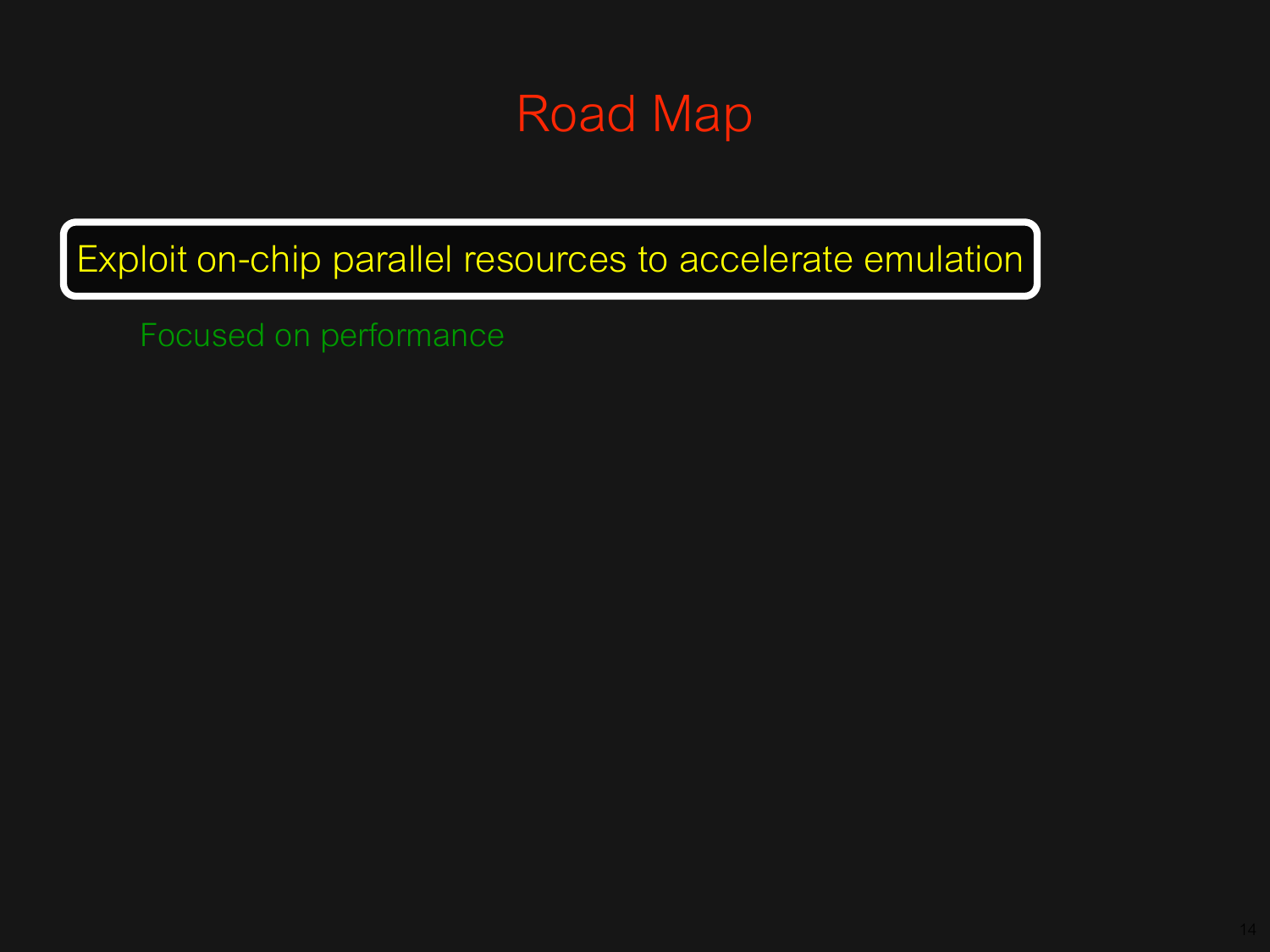Exploit on-chip parallel resources to accelerate emulation

Focused on performance

Acceleration Mechanisms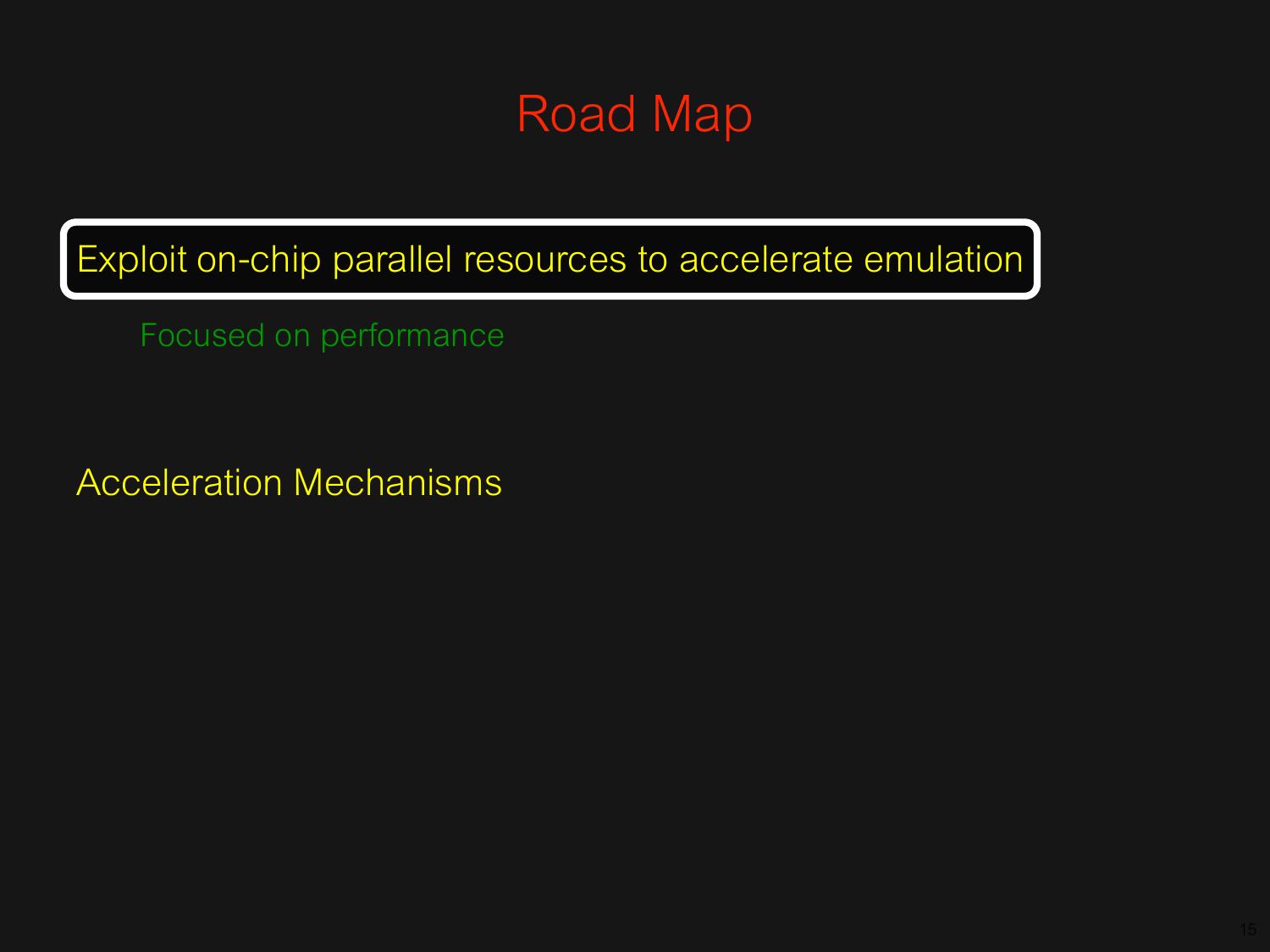Exploit on-chip parallel resources to accelerate emulation

Focused on performance

Acceleration Mechanisms

1. Pipelining Virtual Architectures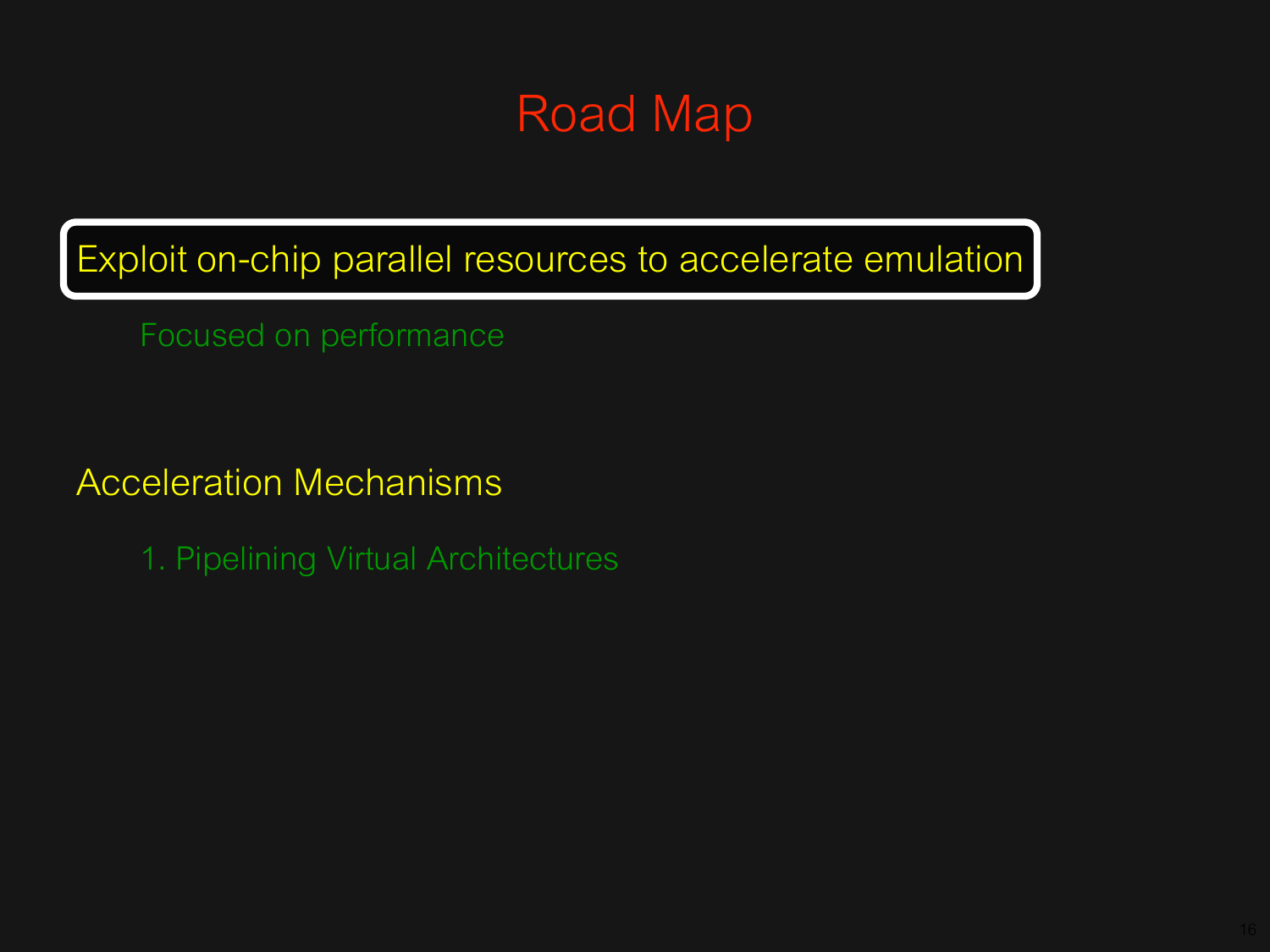Exploit on-chip parallel resources to accelerate emulation

Focused on performance

Acceleration Mechanisms

- 1. Pipelining Virtual Architectures
- 2. Speculative Parallel Translation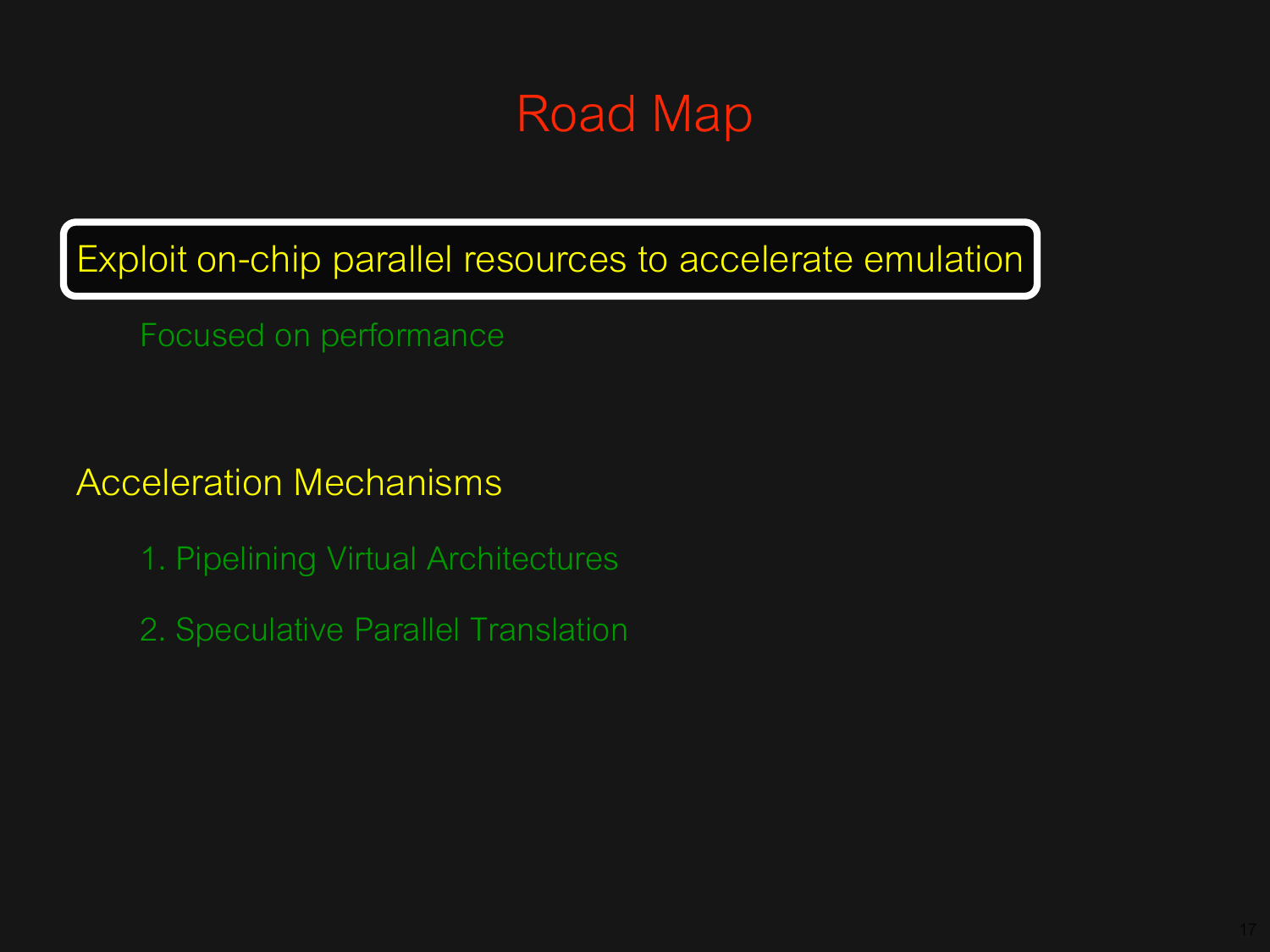Exploit on-chip parallel resources to accelerate emulation

Focused on performance

Acceleration Mechanisms

- 1. Pipelining Virtual Architectures
- 2. Speculative Parallel Translation
- 3. Static & Dynamic Architecture Reconfiguration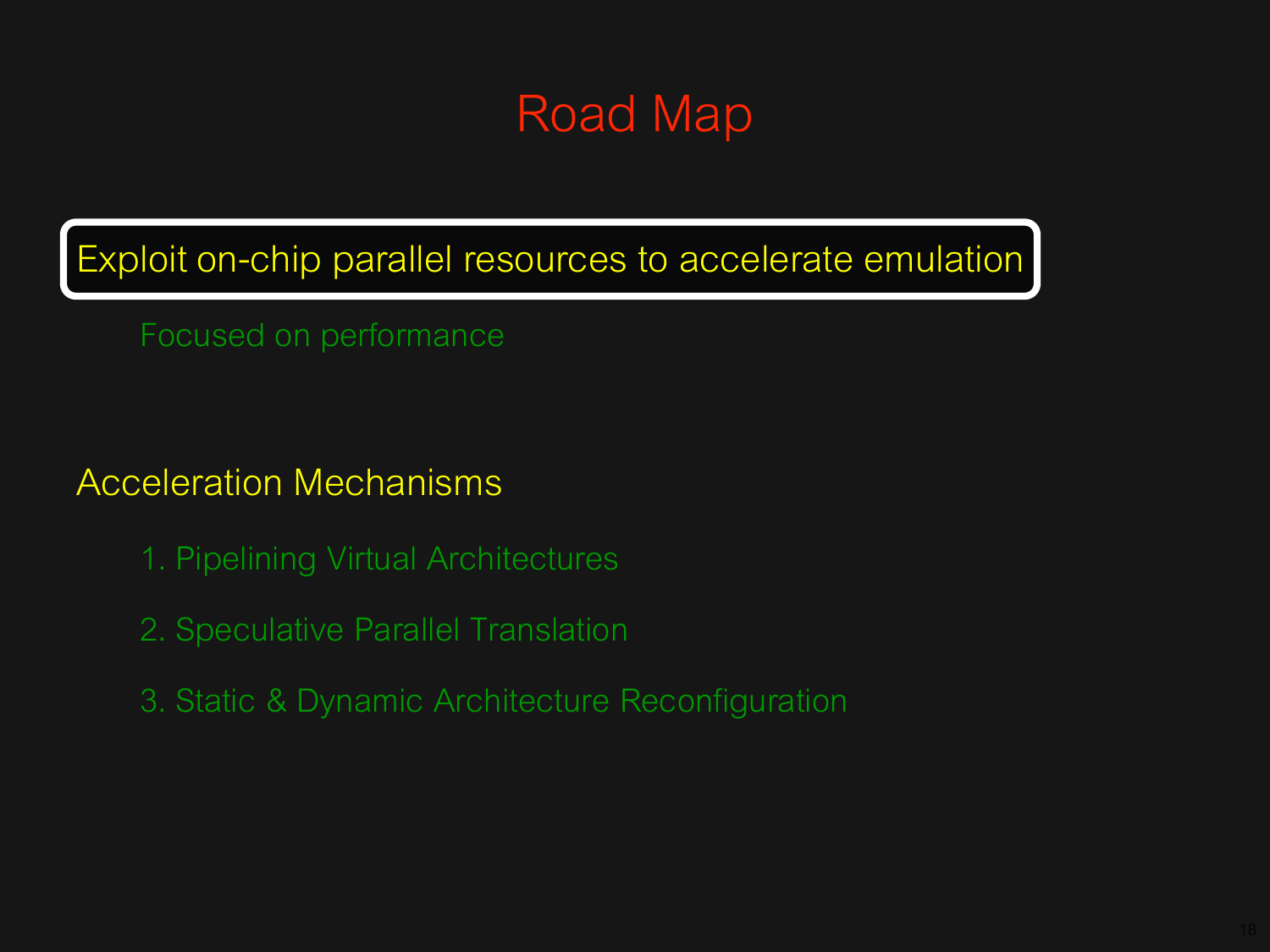Exploit on-chip parallel resources to accelerate emulation

Focused on performance

Acceleration Mechanisms

- 1. Pipelining Virtual Architectures
- 2. Speculative Parallel Translation
- 3. Static & Dynamic Architecture Reconfiguration

Proof of concept system

All software parallel translator: x86 on Raw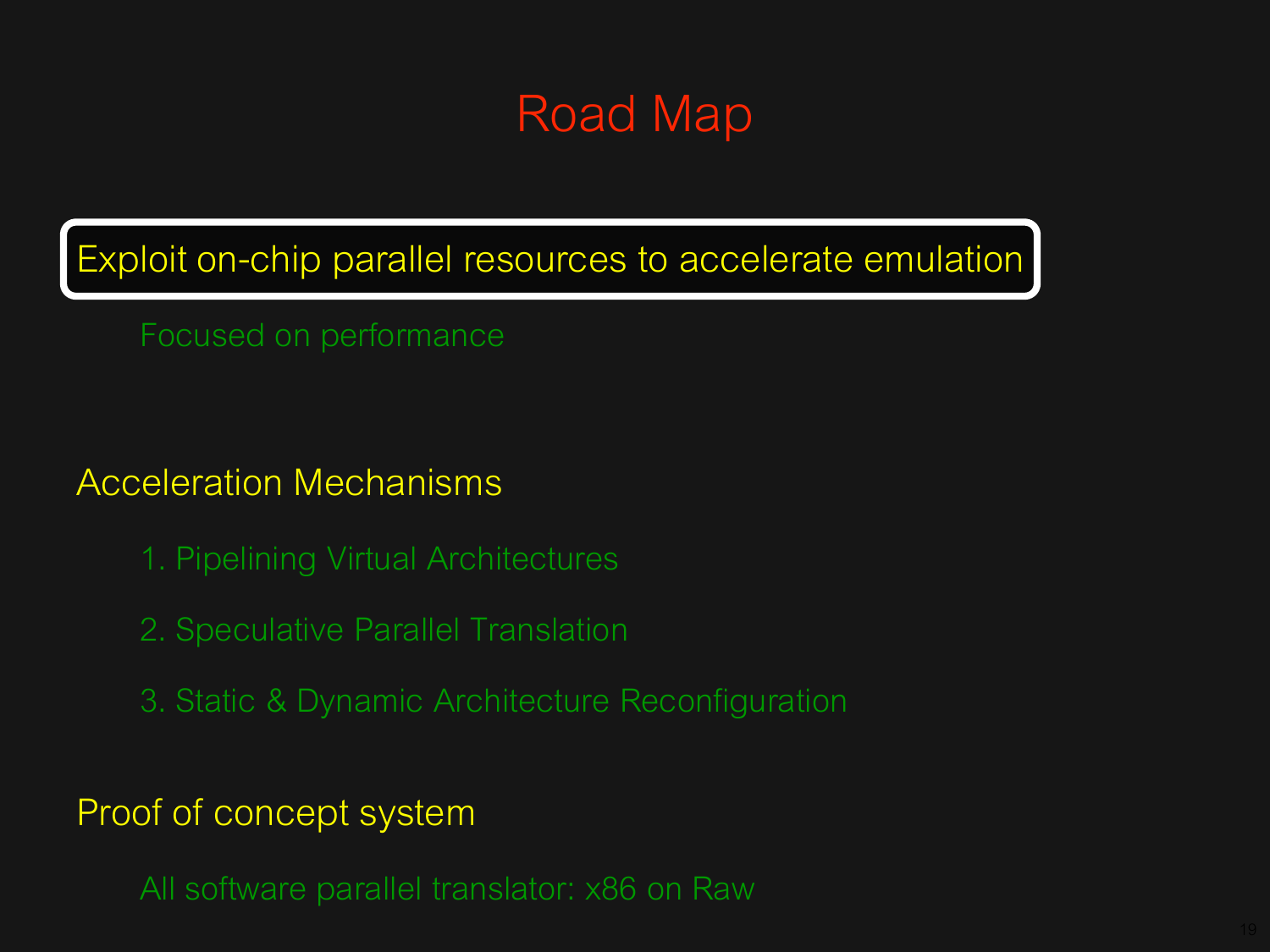### Background: Translation

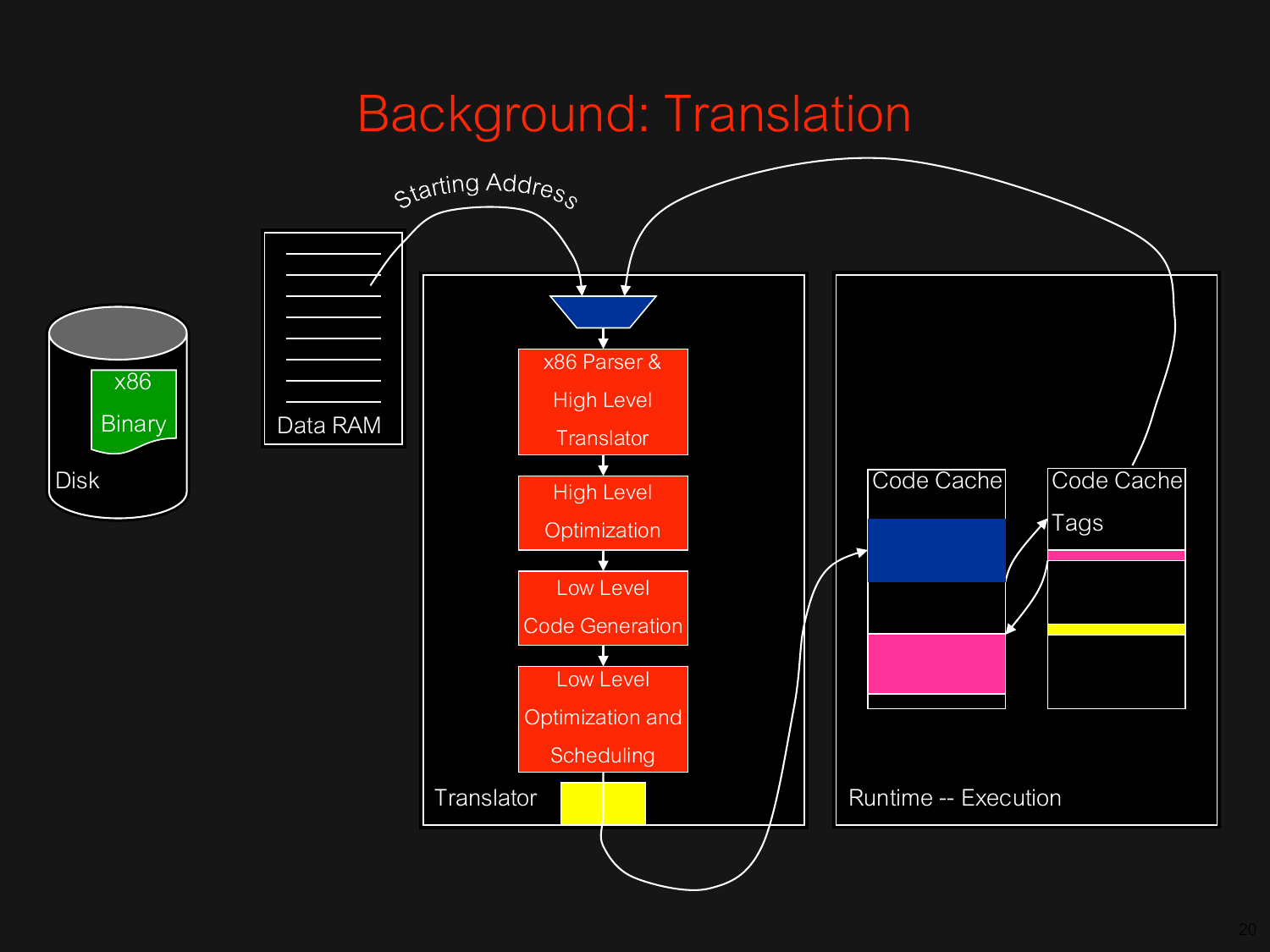# Background: "Old" Parallel Translation



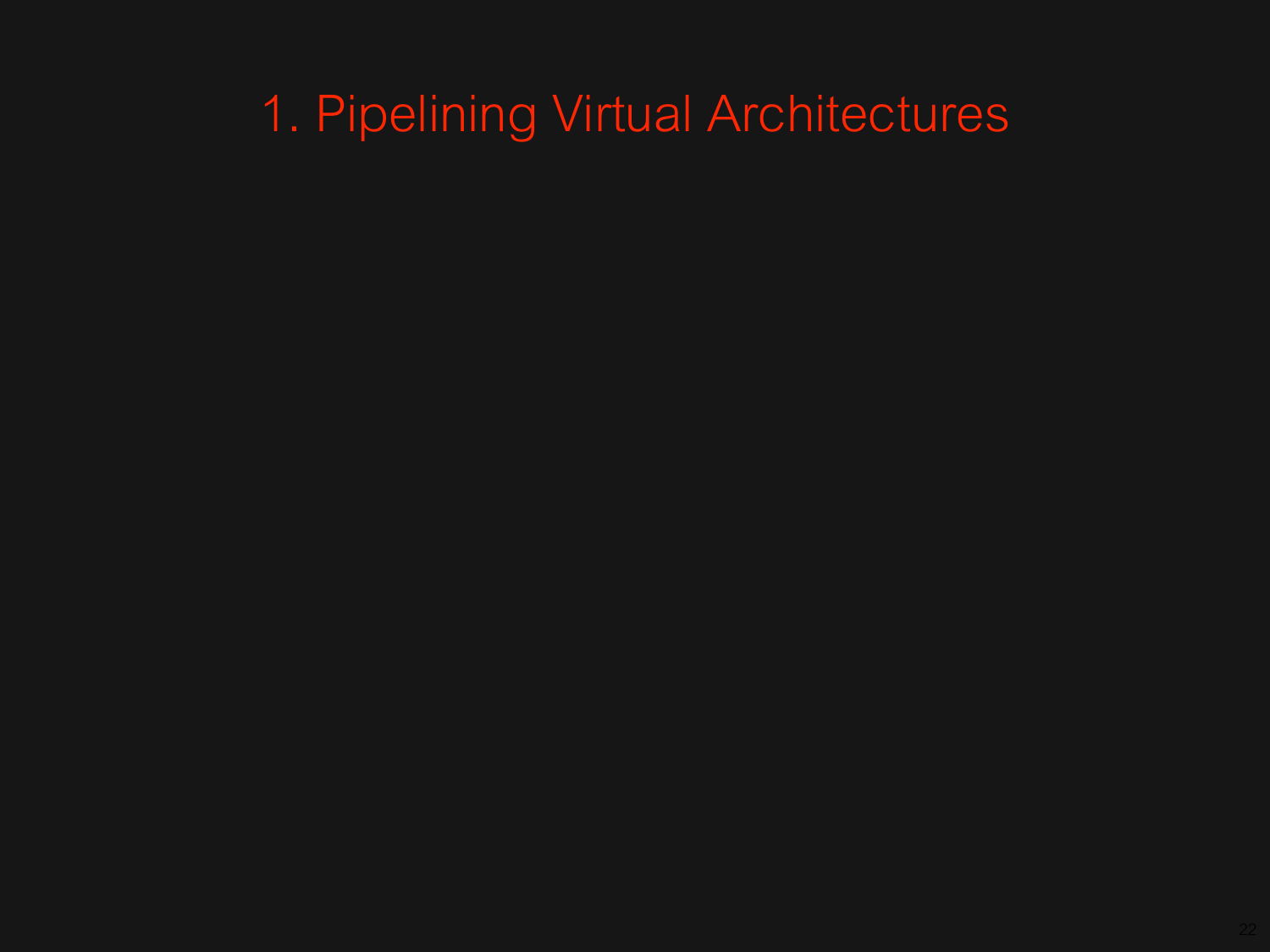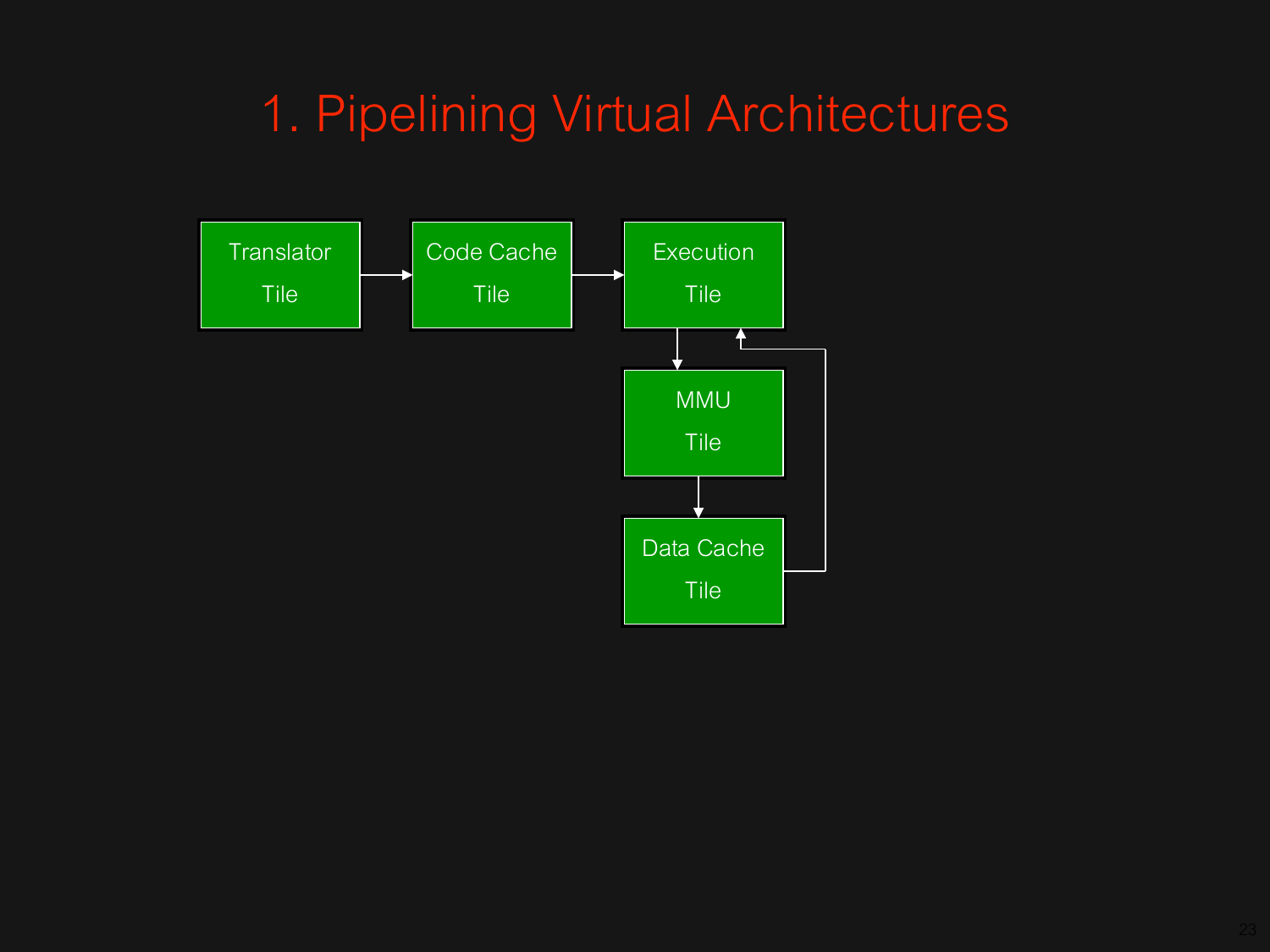

Utilize a Tiled Processor as fabric to construct virtual processor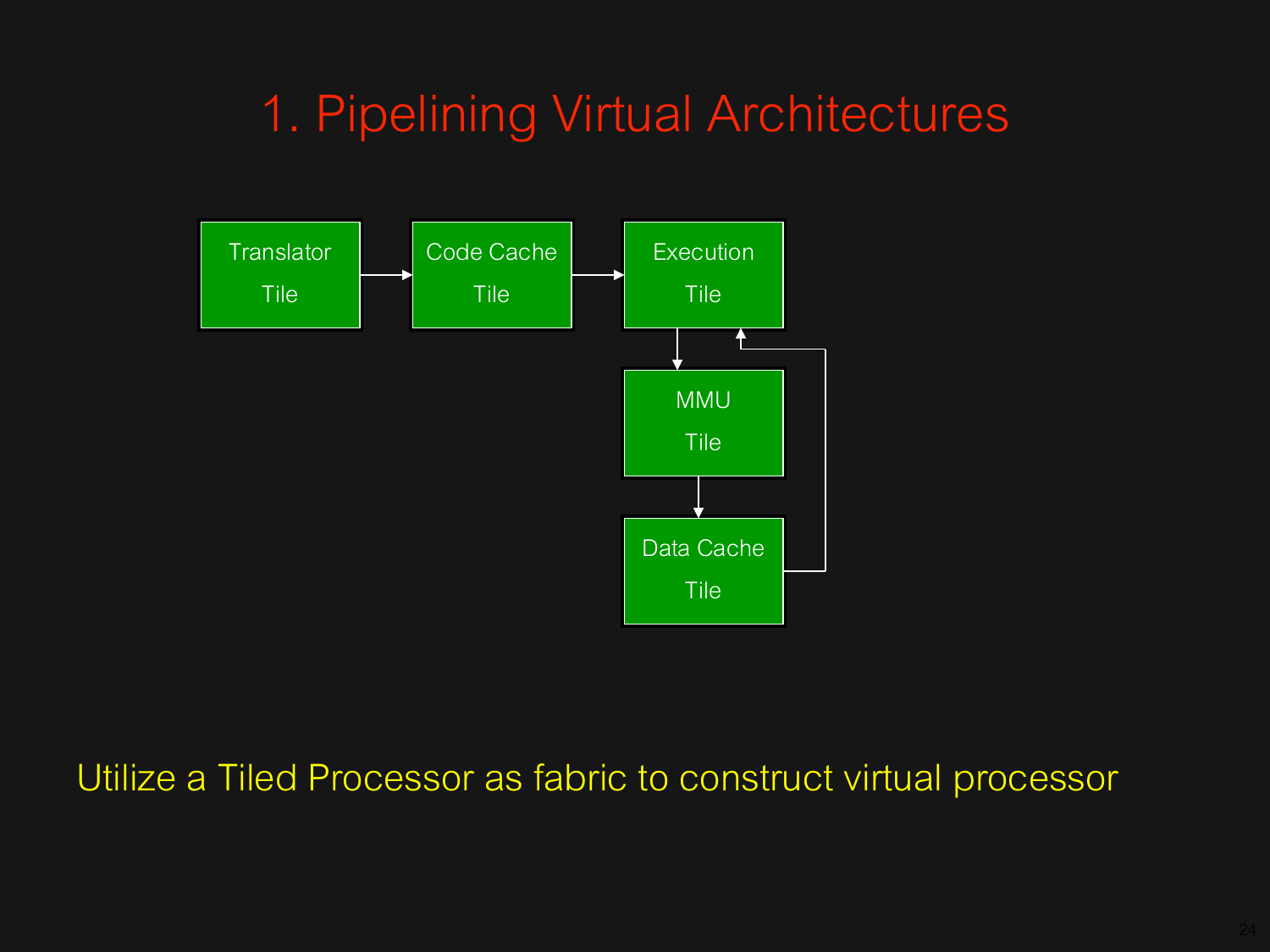

Utilize a Tiled Processor as fabric to construct virtual processor

Coarse grain pipelining to exploit parallelism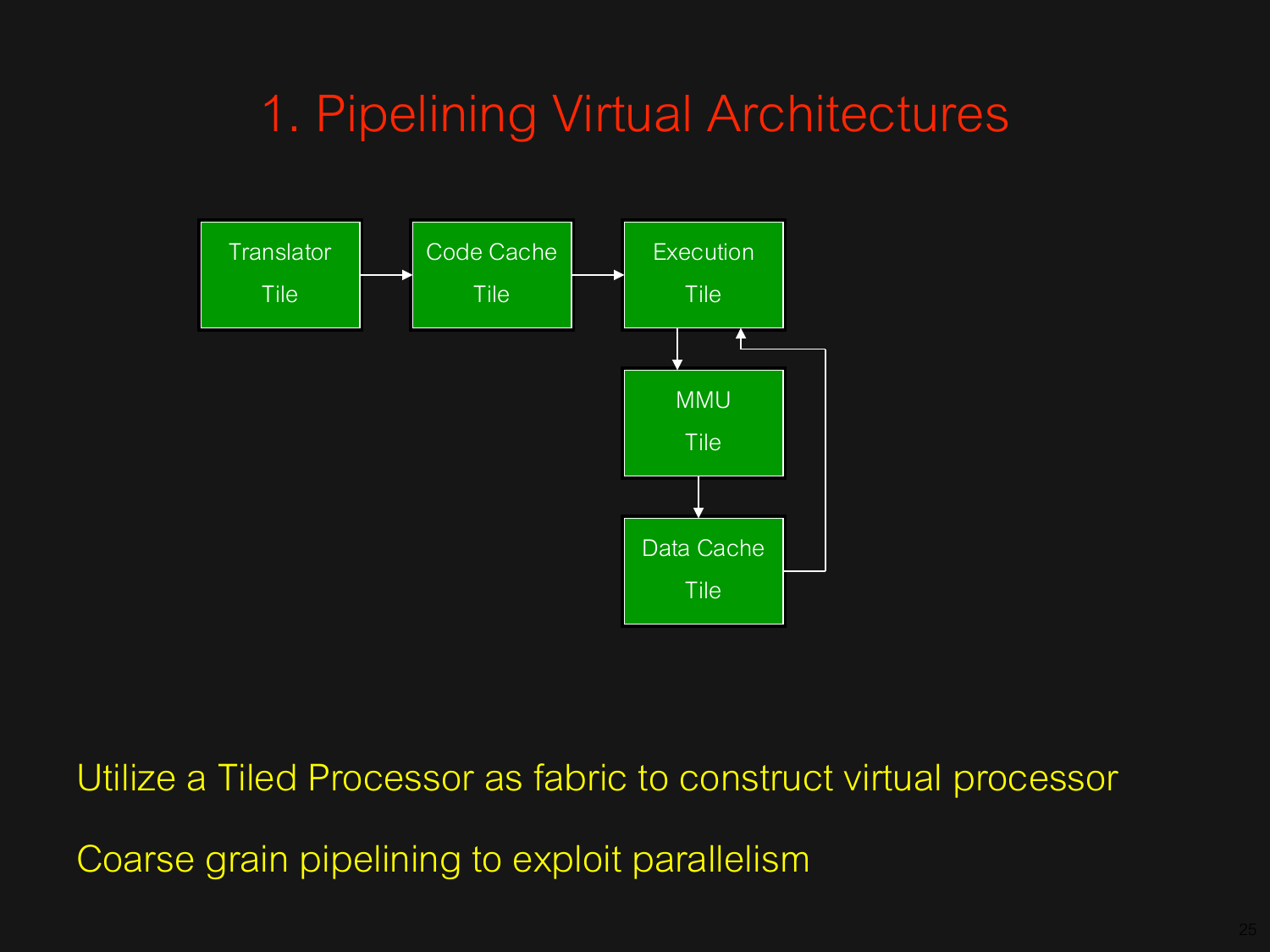# Sequential Translation

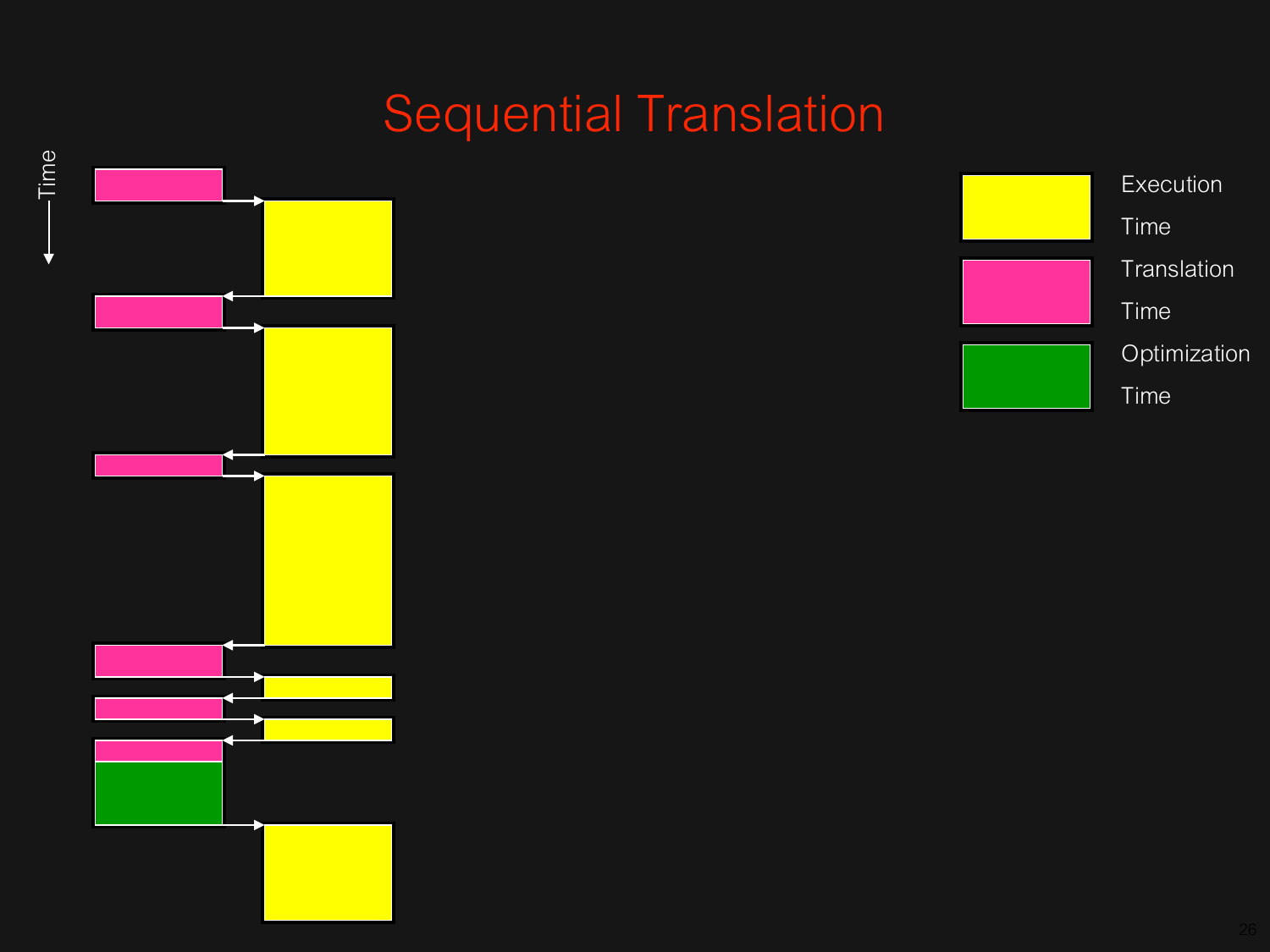# 2. Speculative Parallel Translation

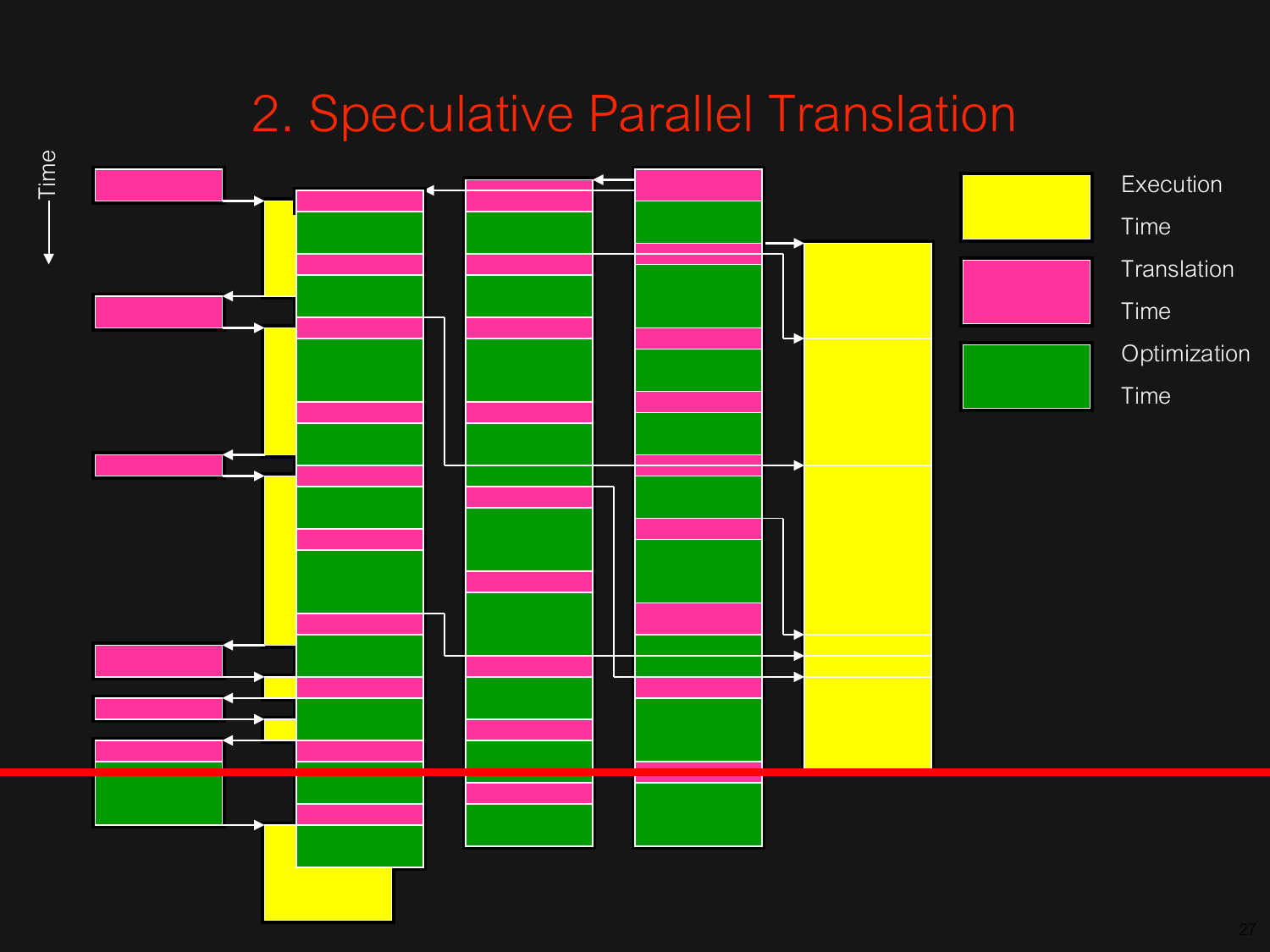# 3. Reconfiguration

Different programs have different characteristics

Processor Architect uses benchmarks to choose "compromise" processor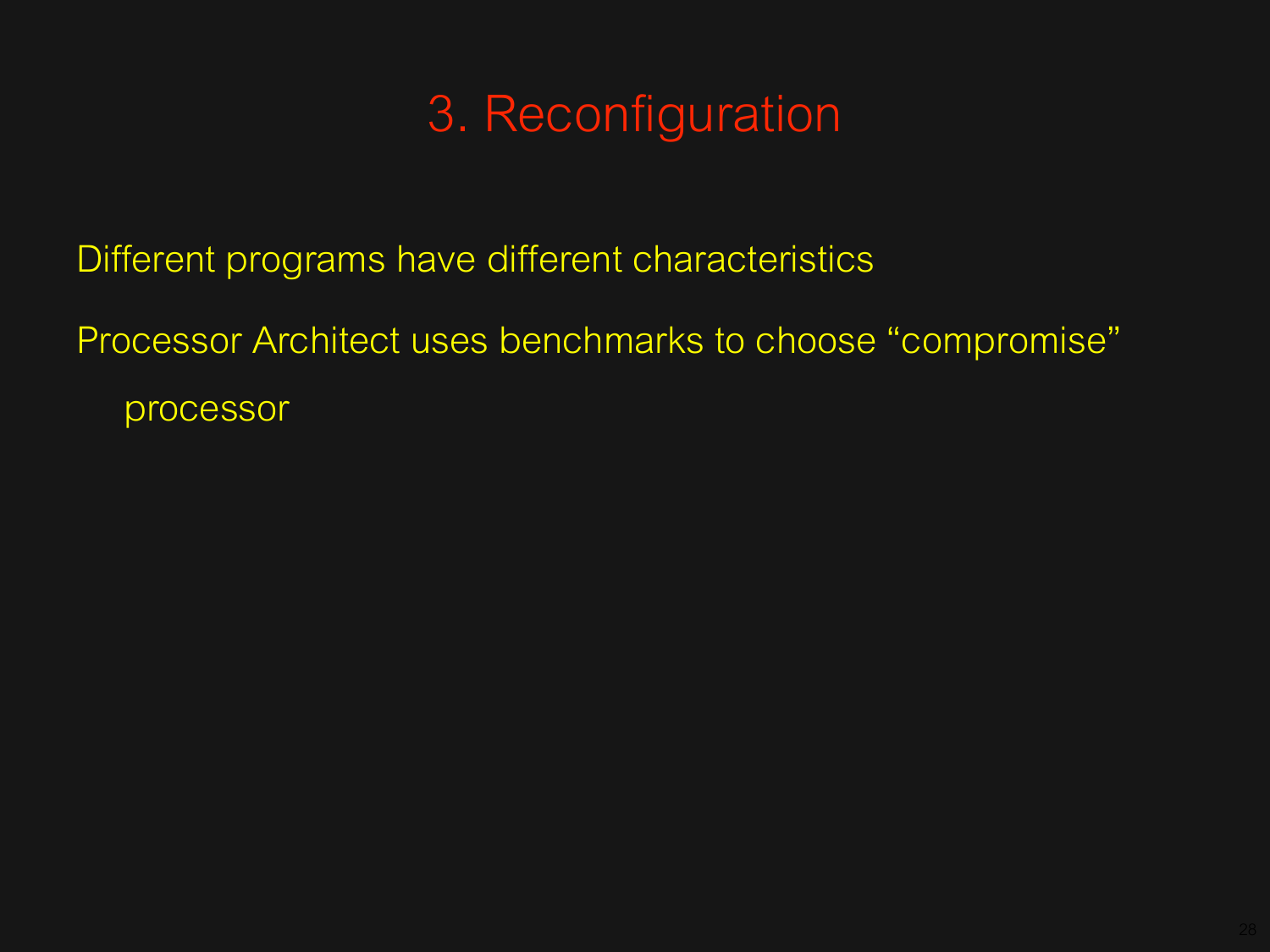# 3. Reconfiguration

Different programs have different characteristics

Processor Architect uses benchmarks to choose "compromise" processor

#### Static Reconfiguration

Choose different virtual machine configuration based off application

#### Dynamic Reconfiguration

Detect phases/programs dynamic needs and reconfigure at runtime

Cost to reconfiguration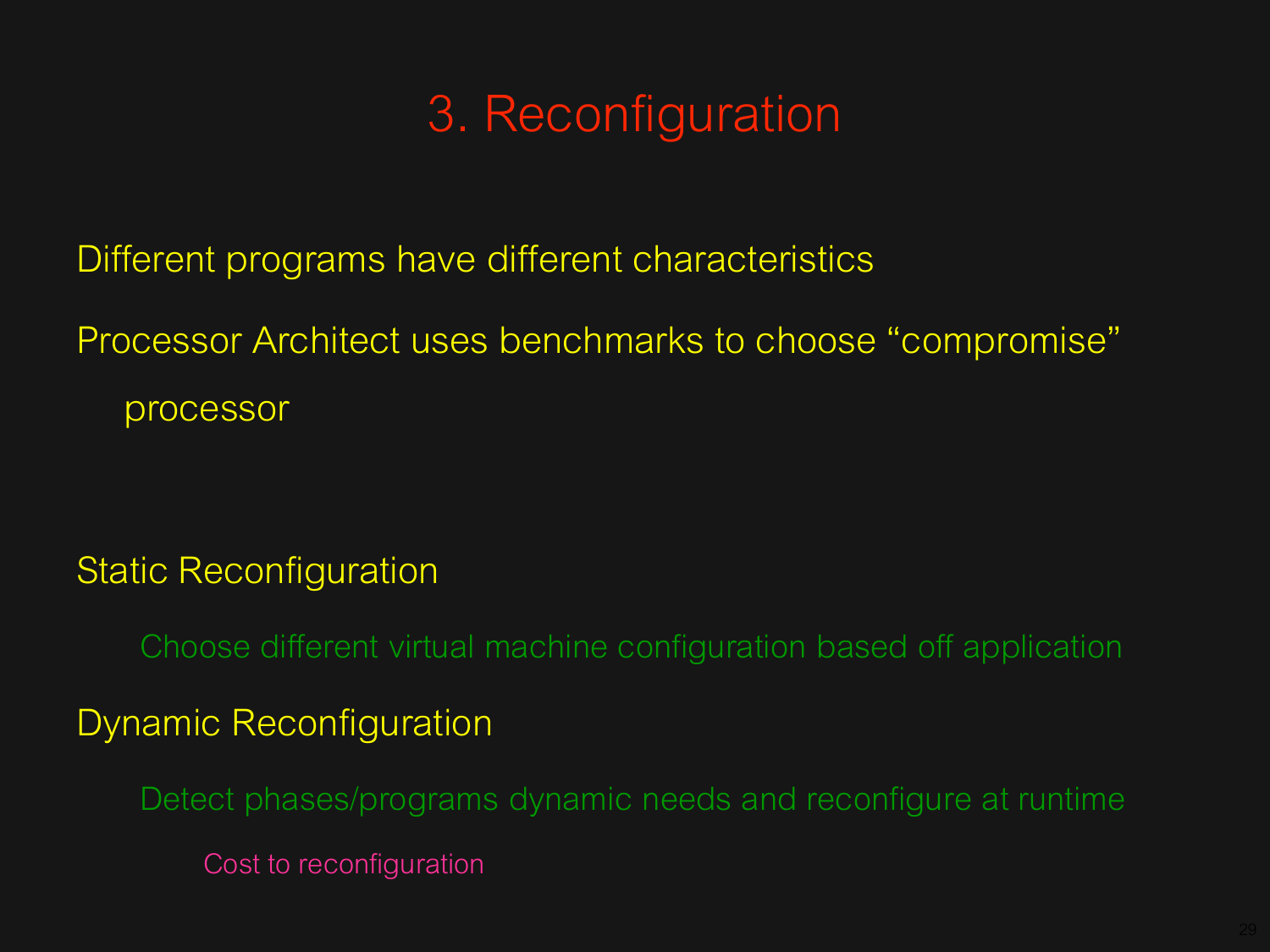

Photo **Courtesy** Intel Corp.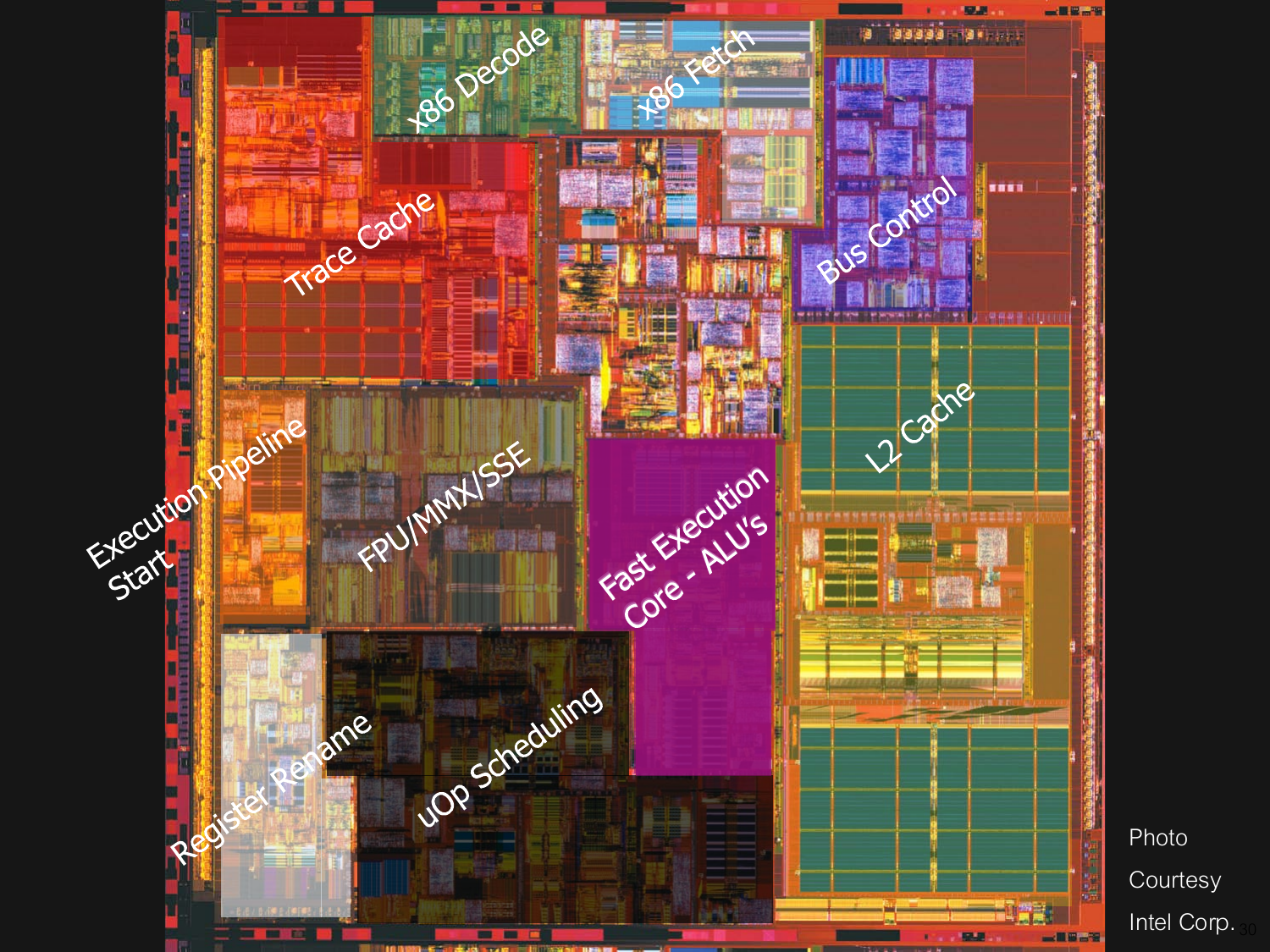# Prototype System and Evaluation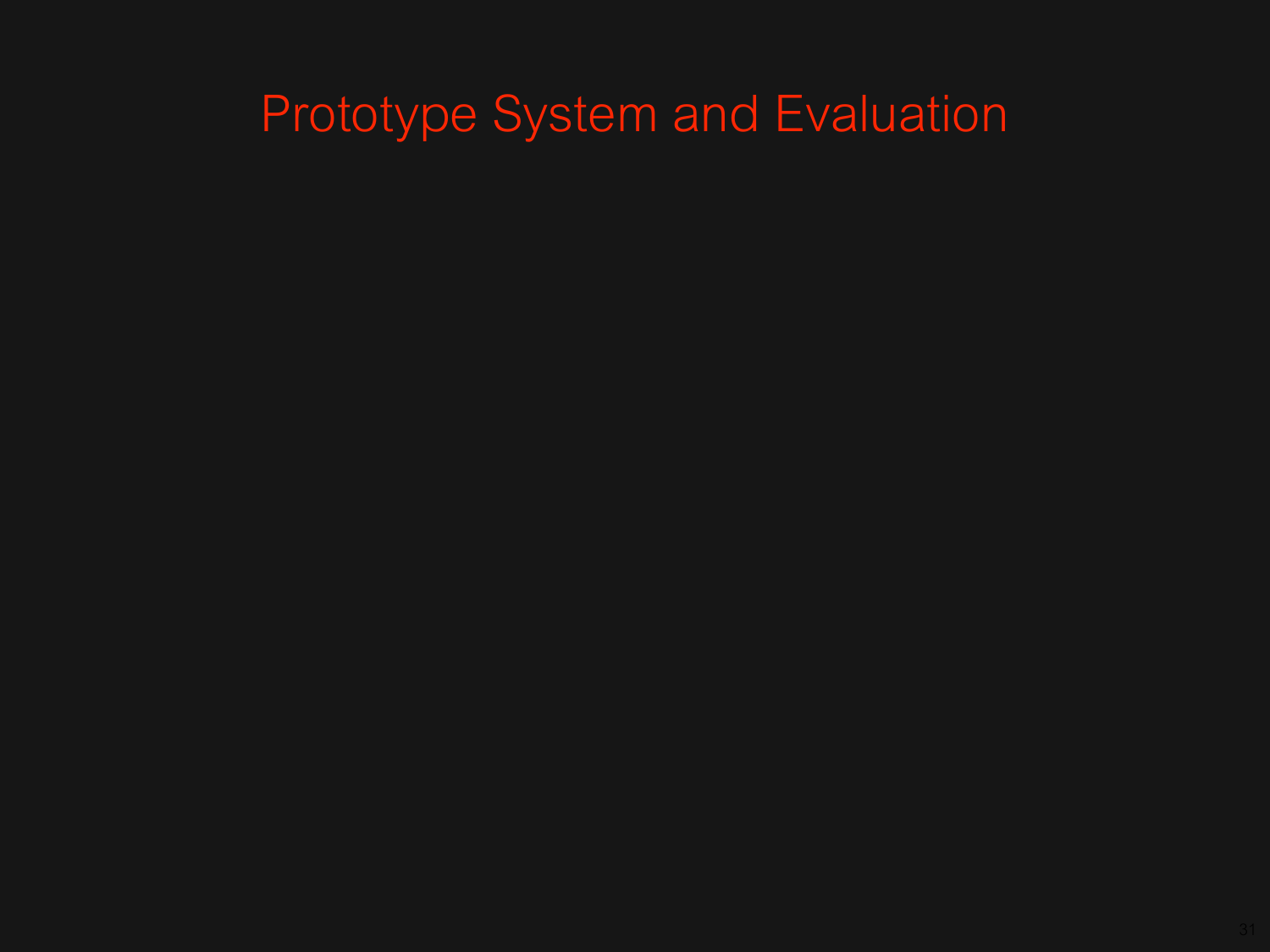# Background: Architectures



x86 (Pentium III)

CISC instruction set

Hardware Virtual Memory (VM) ISA Hardware Memory Protection Condition Codes used for branching Hardware instruction cache 1 superscalar processor core Implementation Implementation 3-way parallelism \* Photo Out-of-order processor **Courtesy** Intel Corp.

\*



Raw

| <b>RISC</b> instruction set         |
|-------------------------------------|
| No VM                               |
| <b>No Memory Protection</b>         |
| <b>No Condition Codes</b>           |
|                                     |
| Software managed instruction memory |
| 16 Processors arranged in 4x4 mesh  |
| 4 low latency networks              |
| In-order processors                 |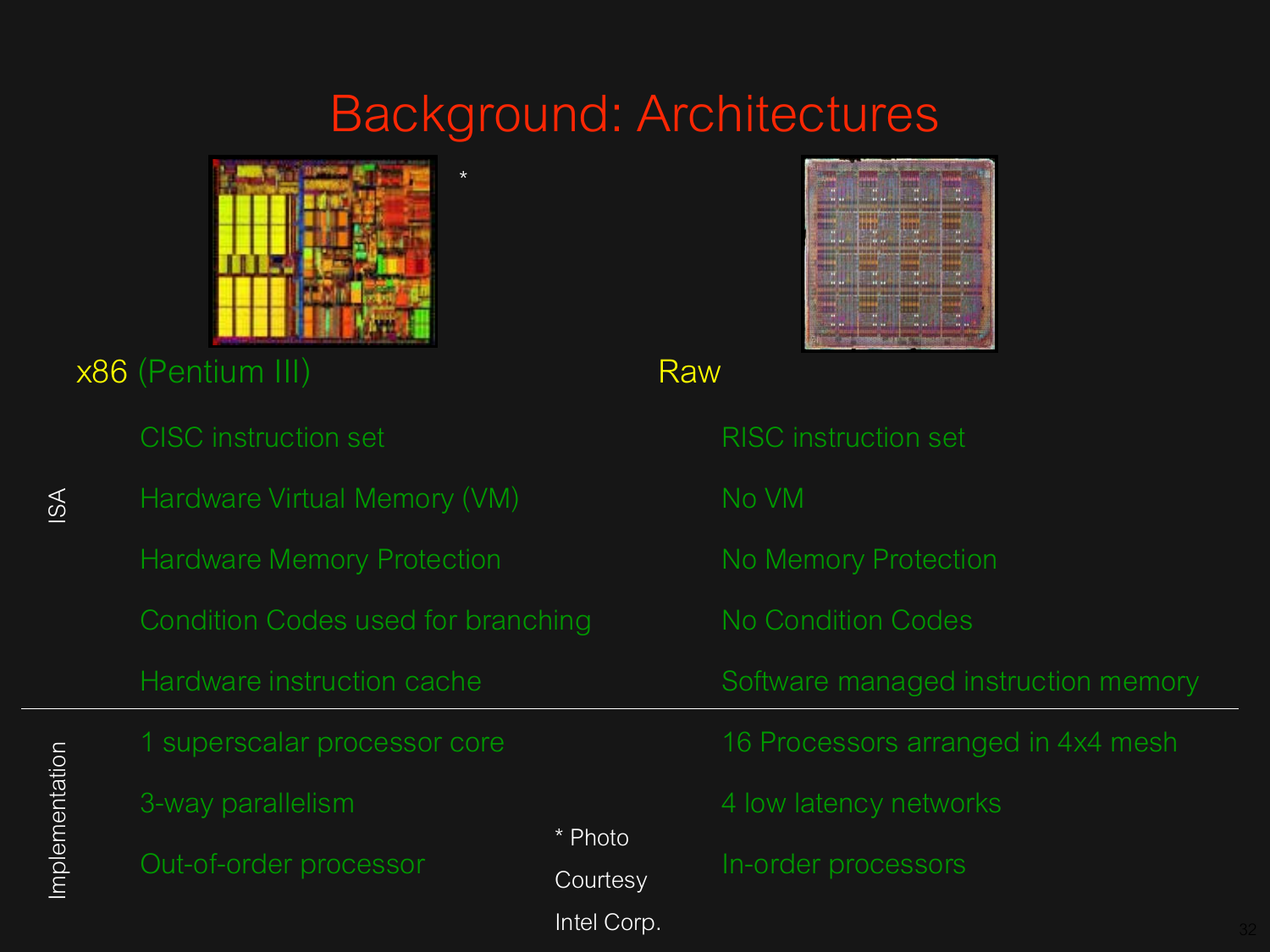### System Design

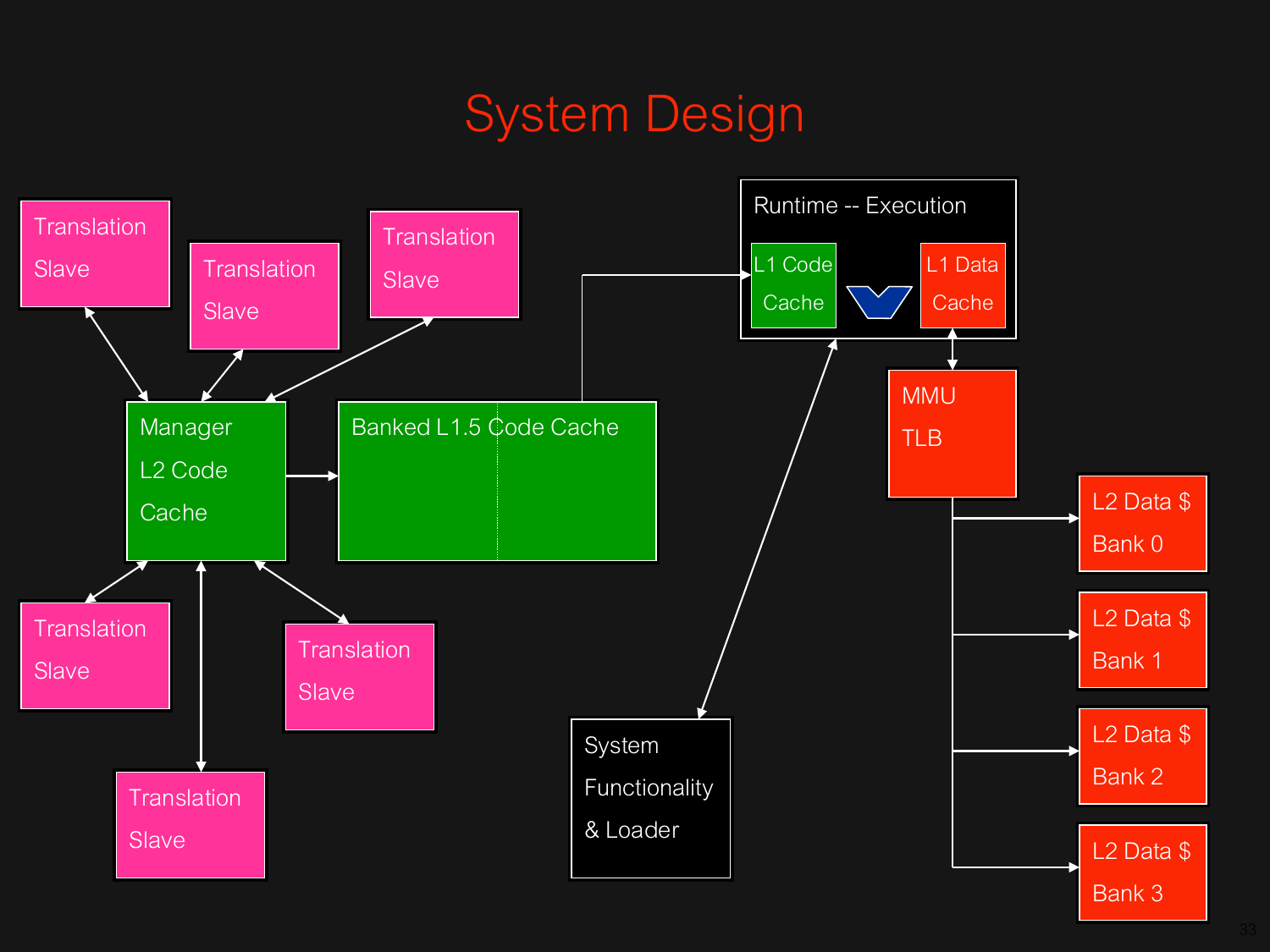### System Design

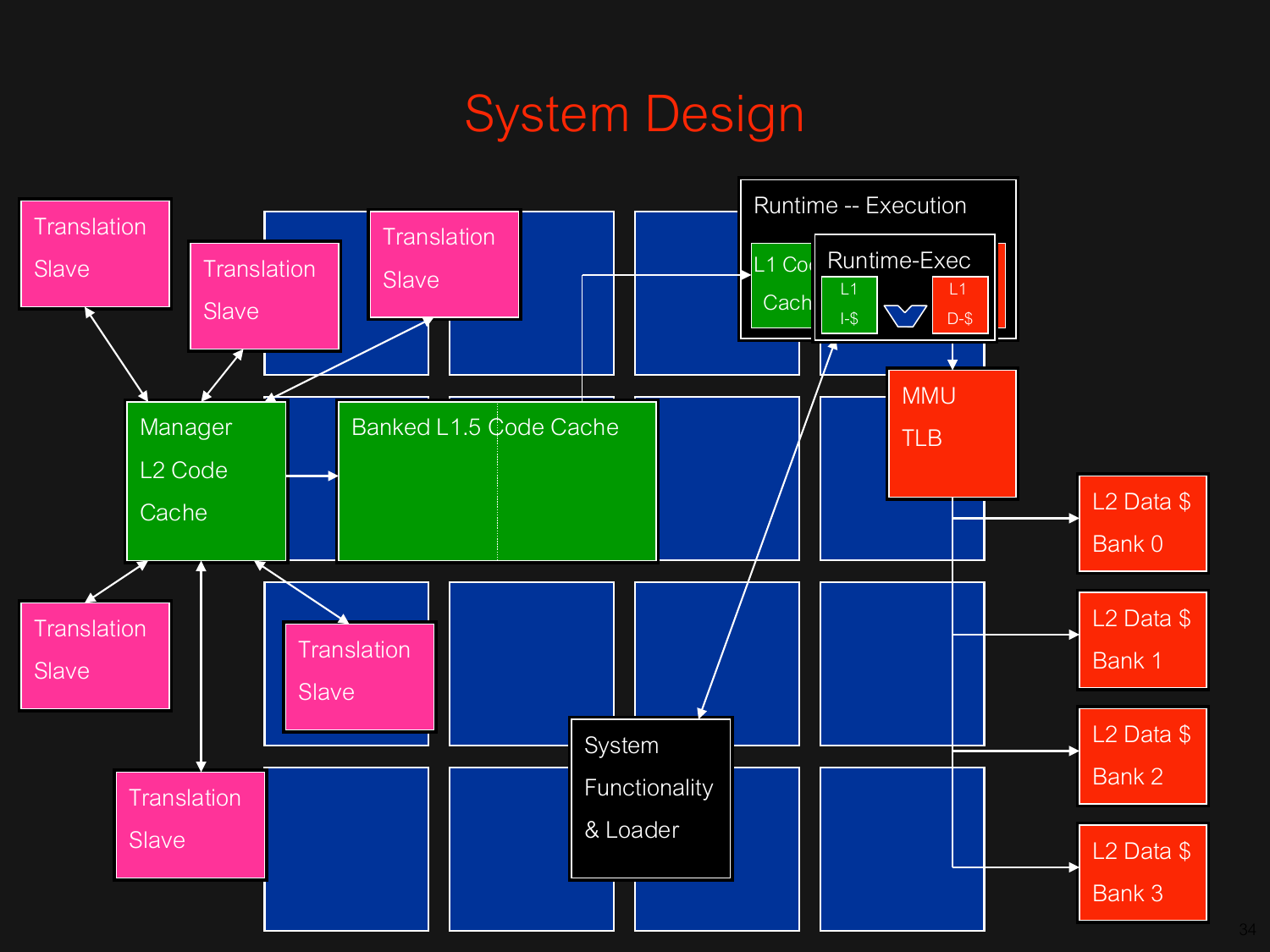# Methodology

Cycle comparison of Raw vs. Pentium III

All results collected on real hardware

No hardware added

Same binaries (unmodified)

Metric: Slowdown

Raw executing x86 code compared by cycle against Pentium III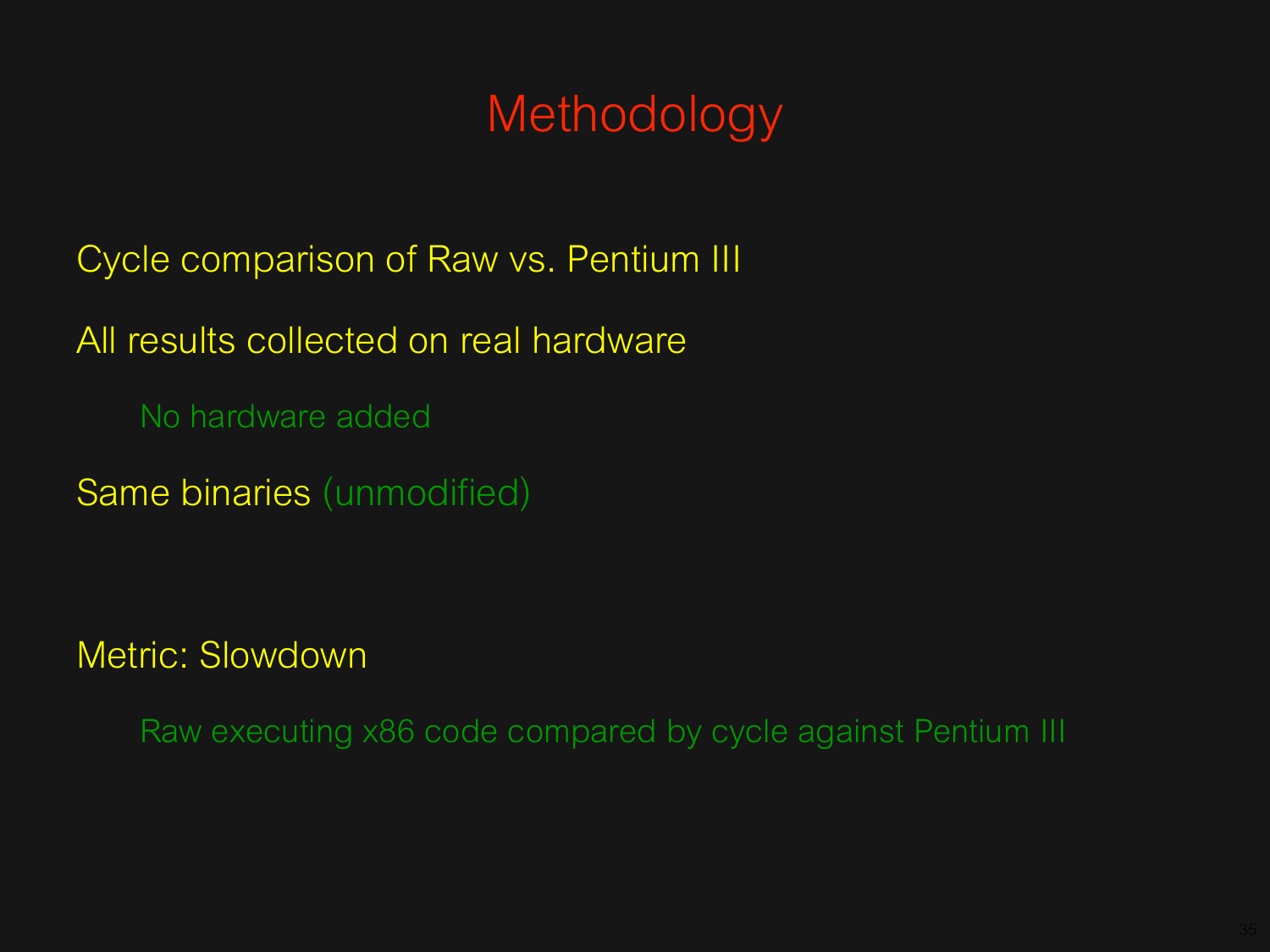# Baseline Performance

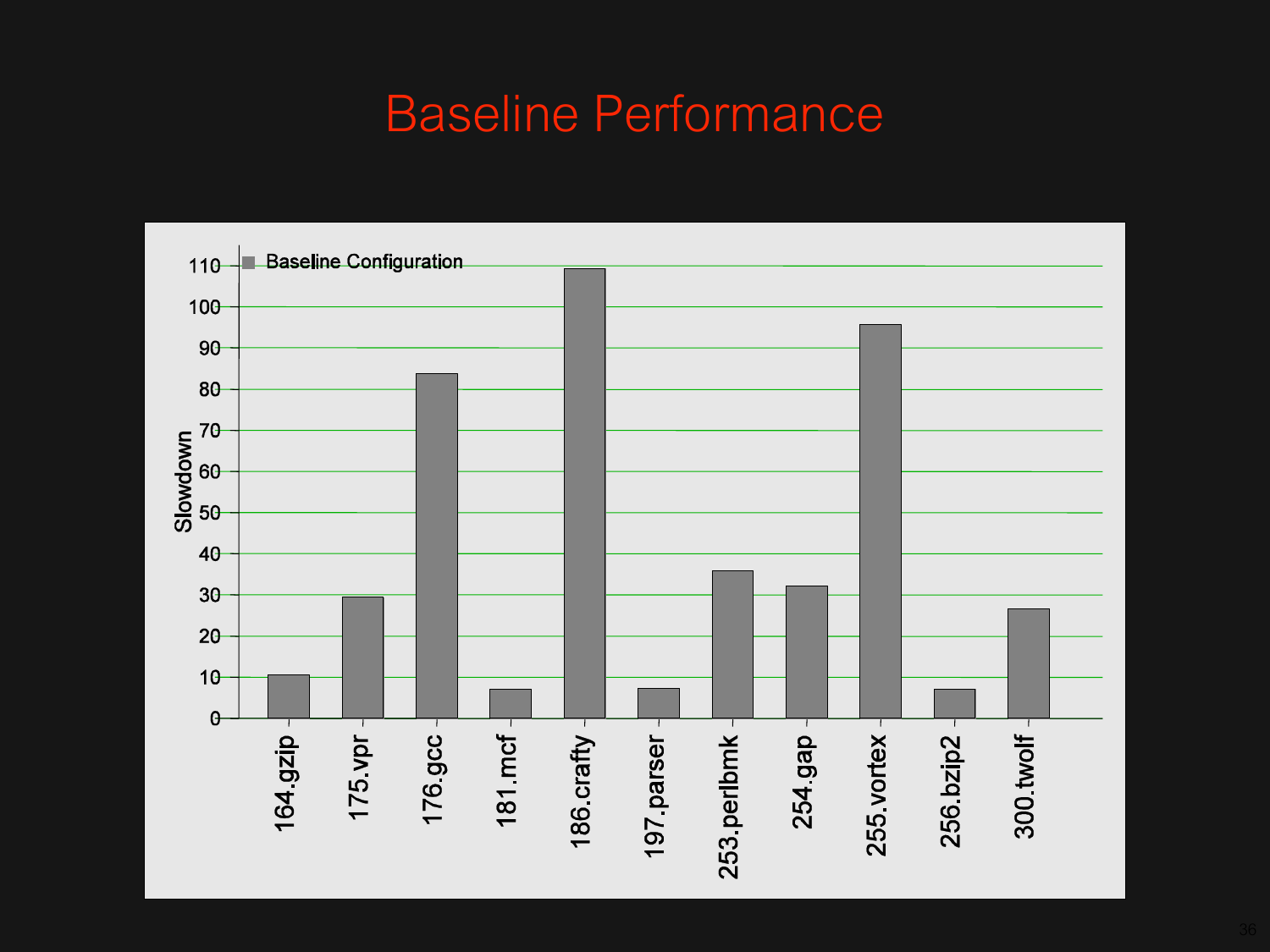# 2. Speculative Parallel Translation

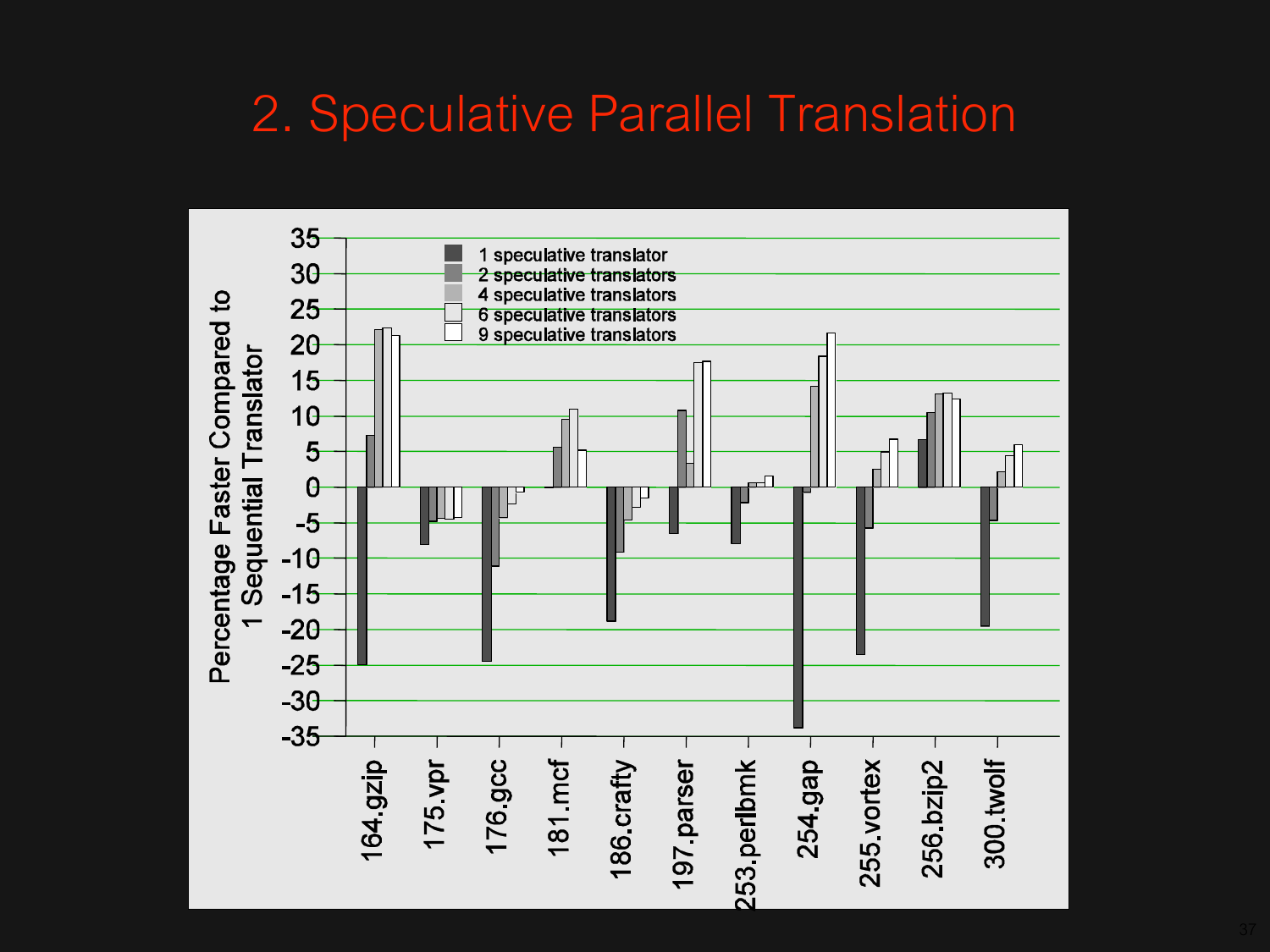# L2 Code Cache Miss Rate 2. Speculative Parallel Translation

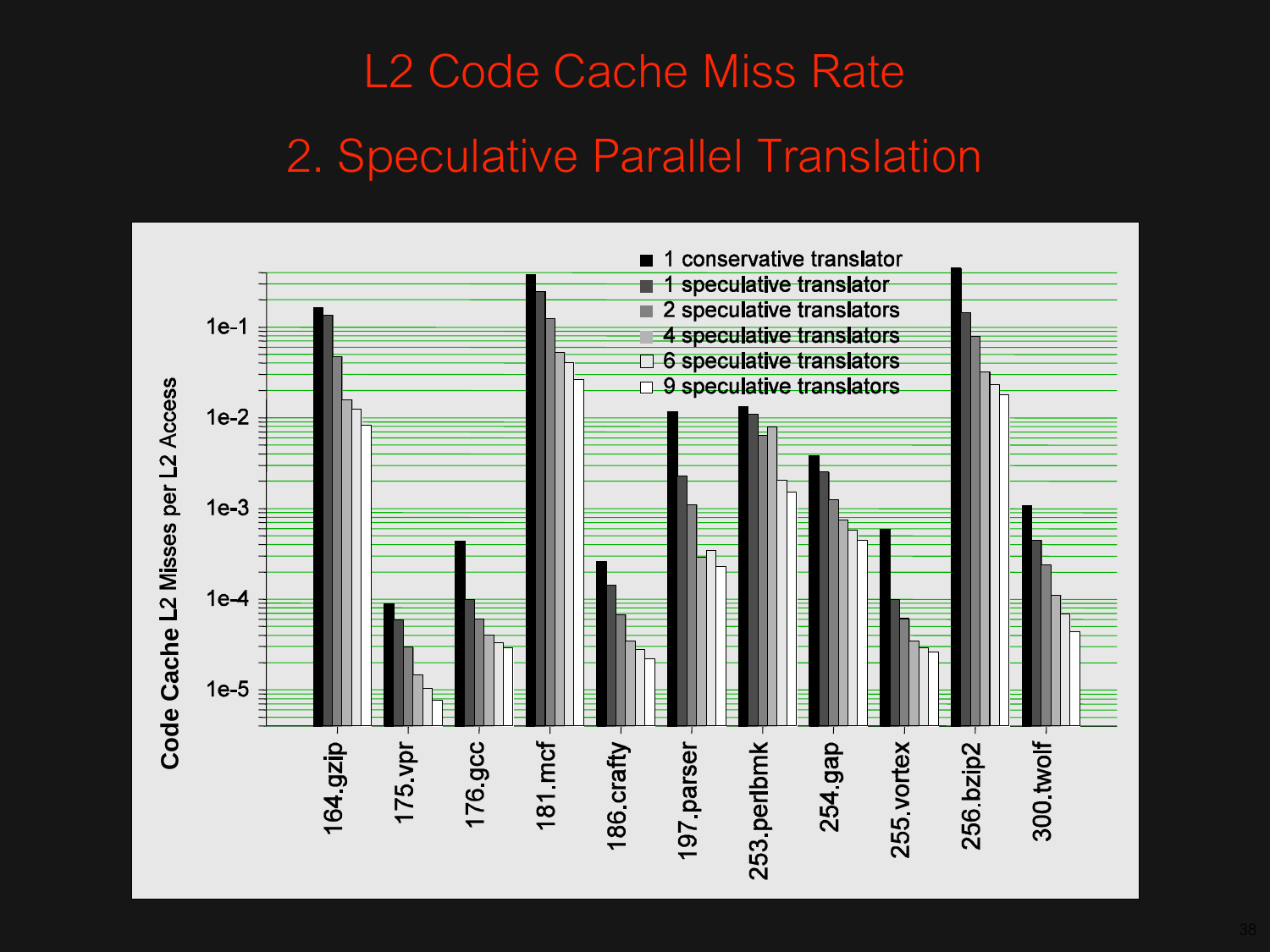# 3. Static Reconfiguration

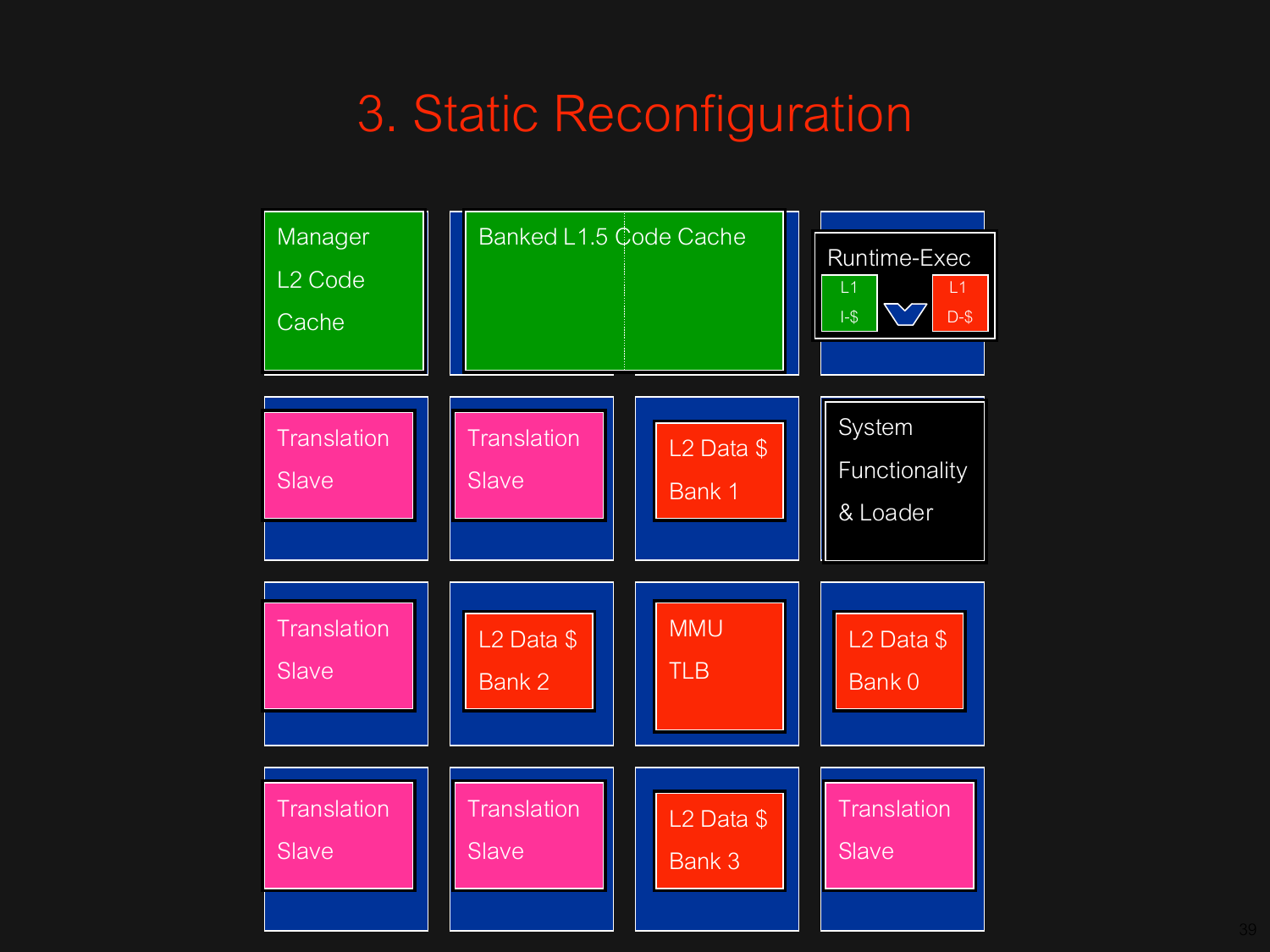# 3. Static Reconfiguration

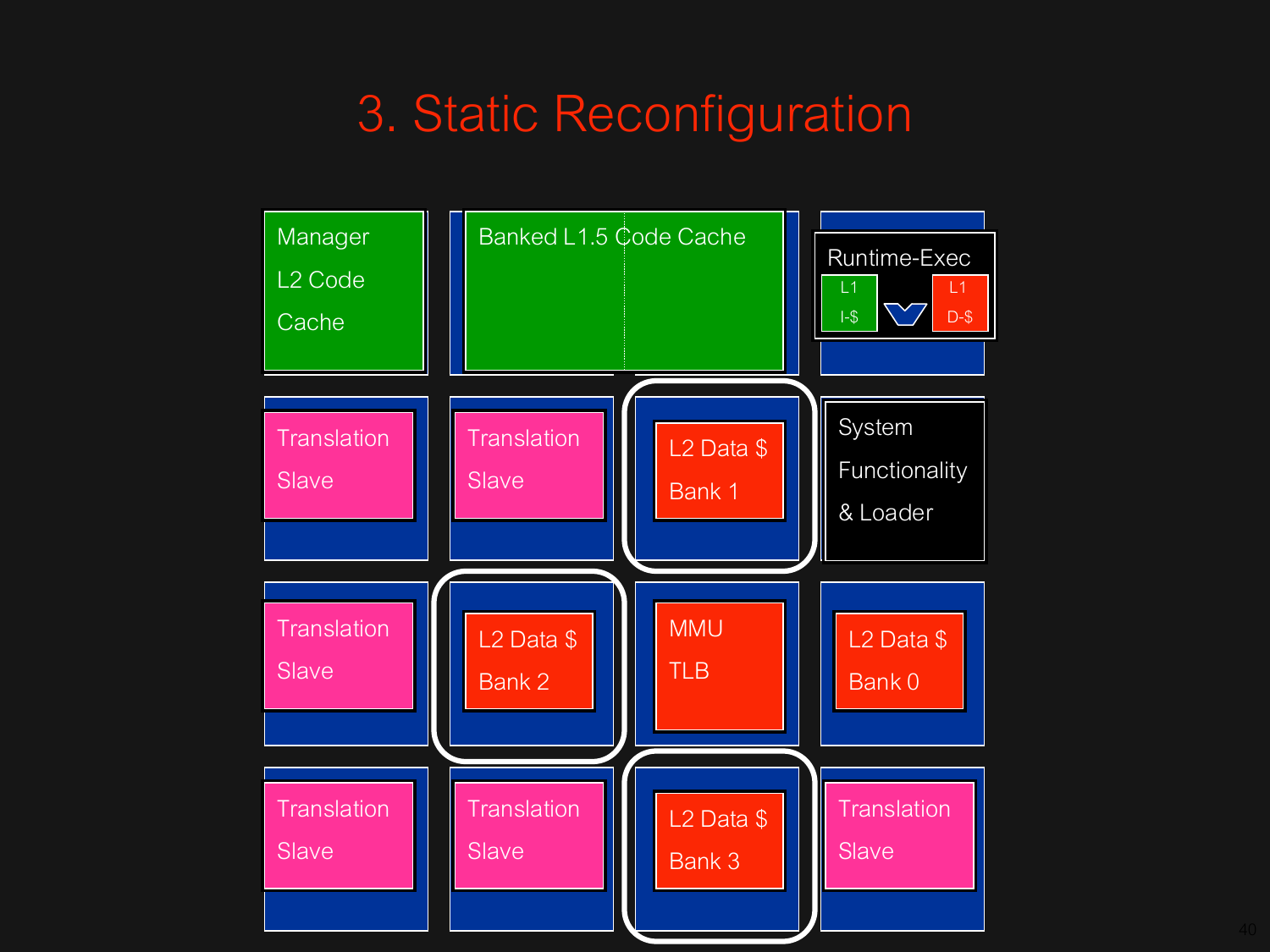# 3. Static Reconfiguration

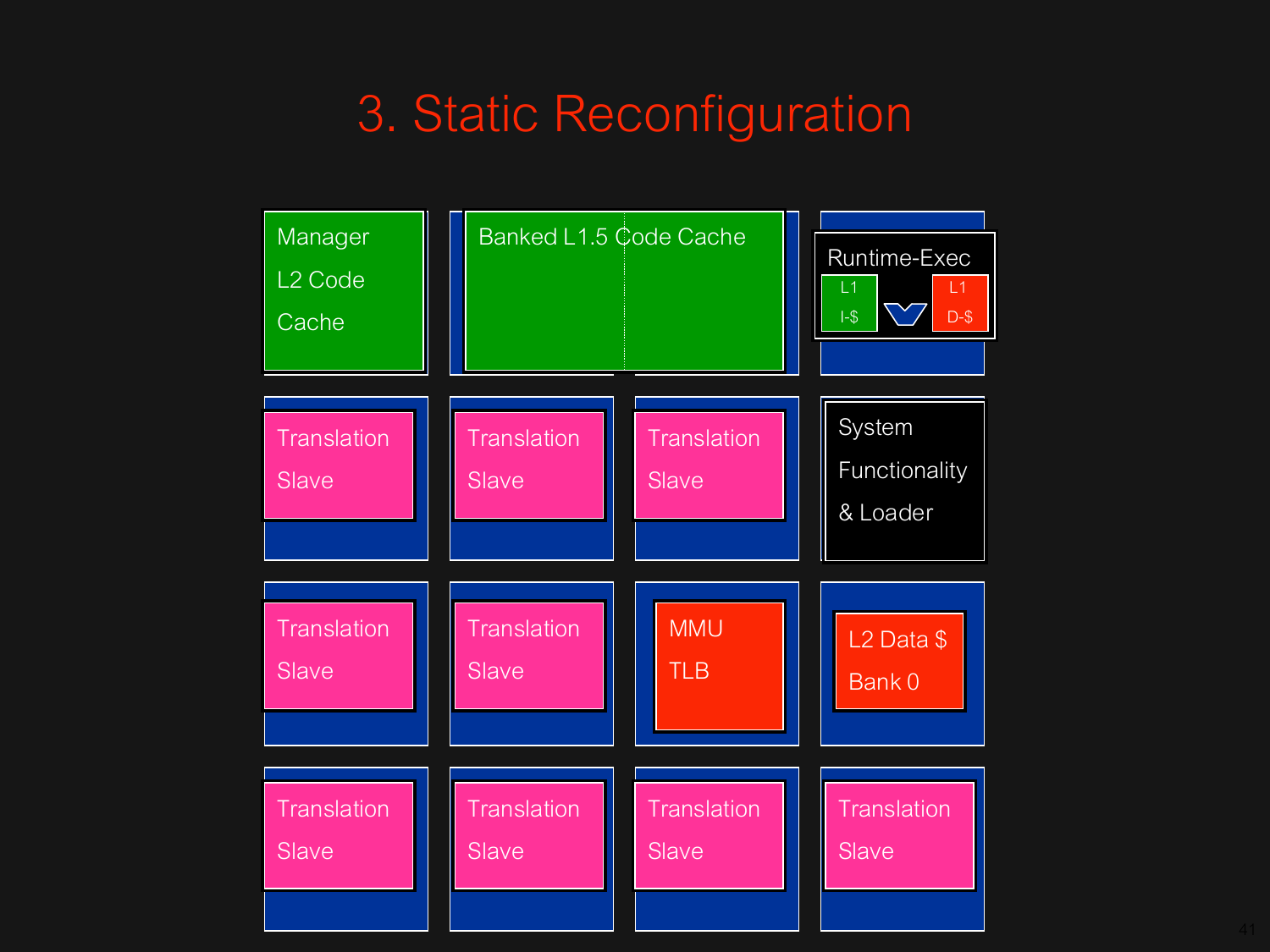# 3. Dynamic Reconfiguration

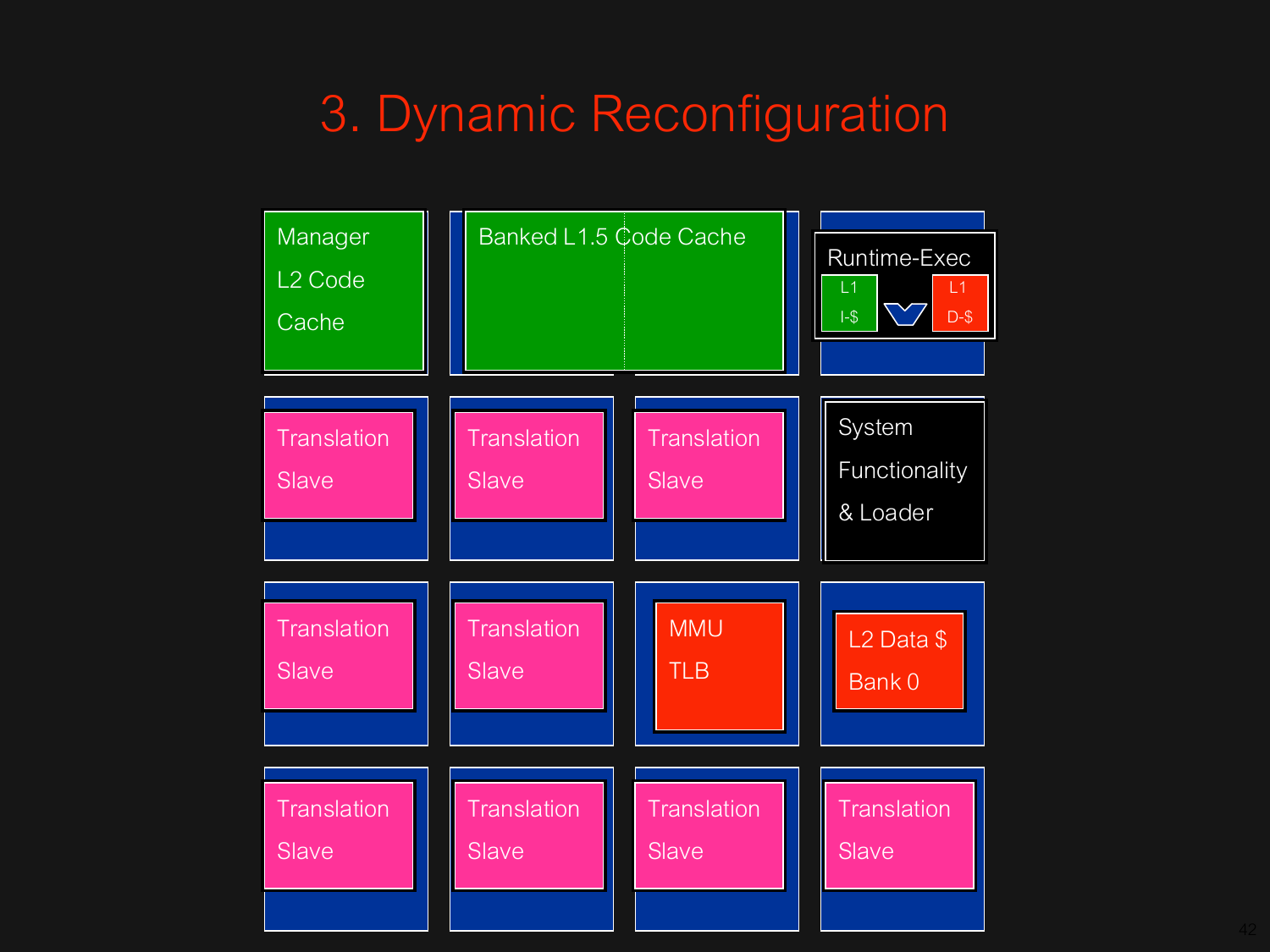# 3. Dynamic Reconfiguration

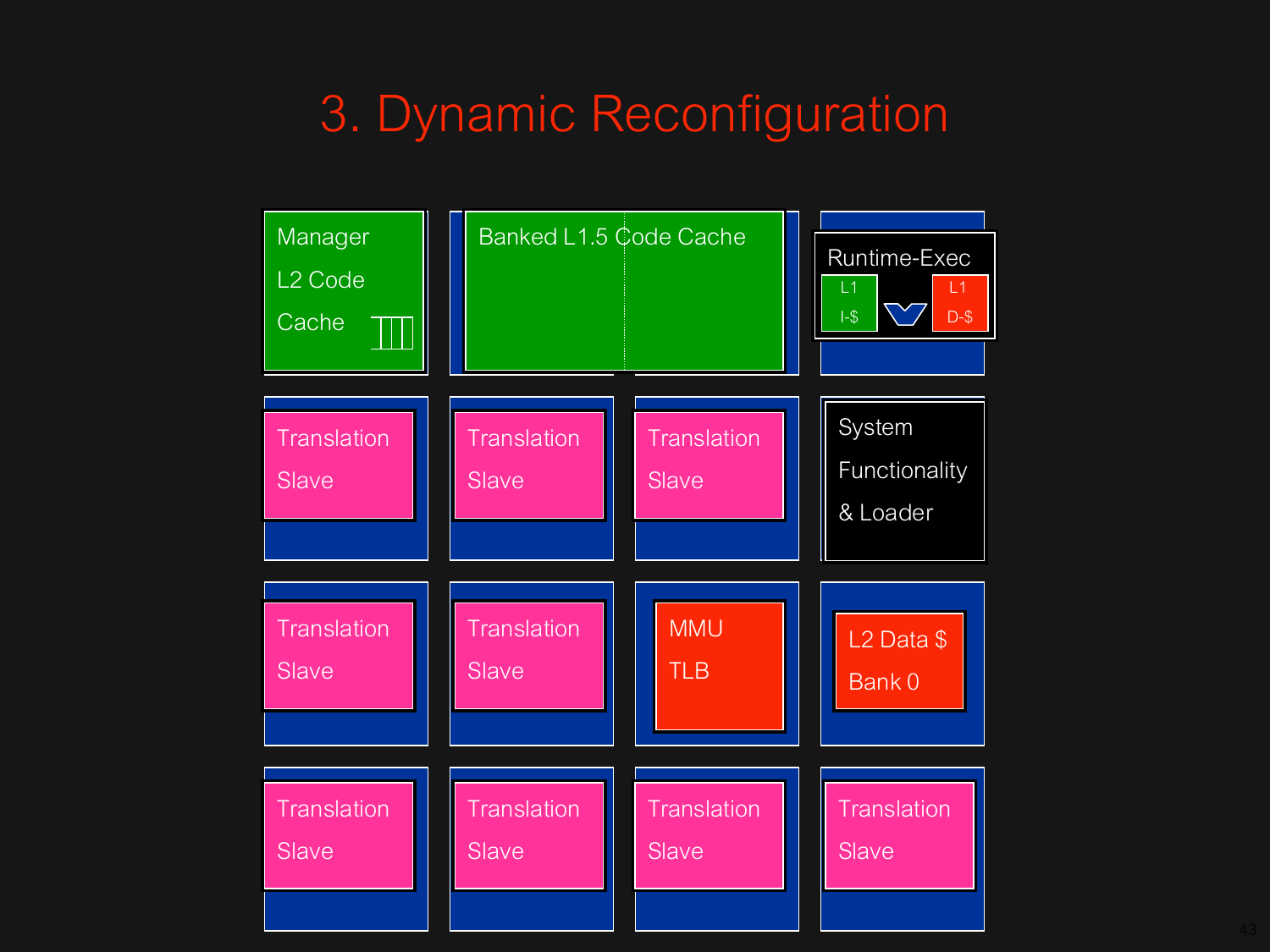# 3. Reconfiguration Zoom

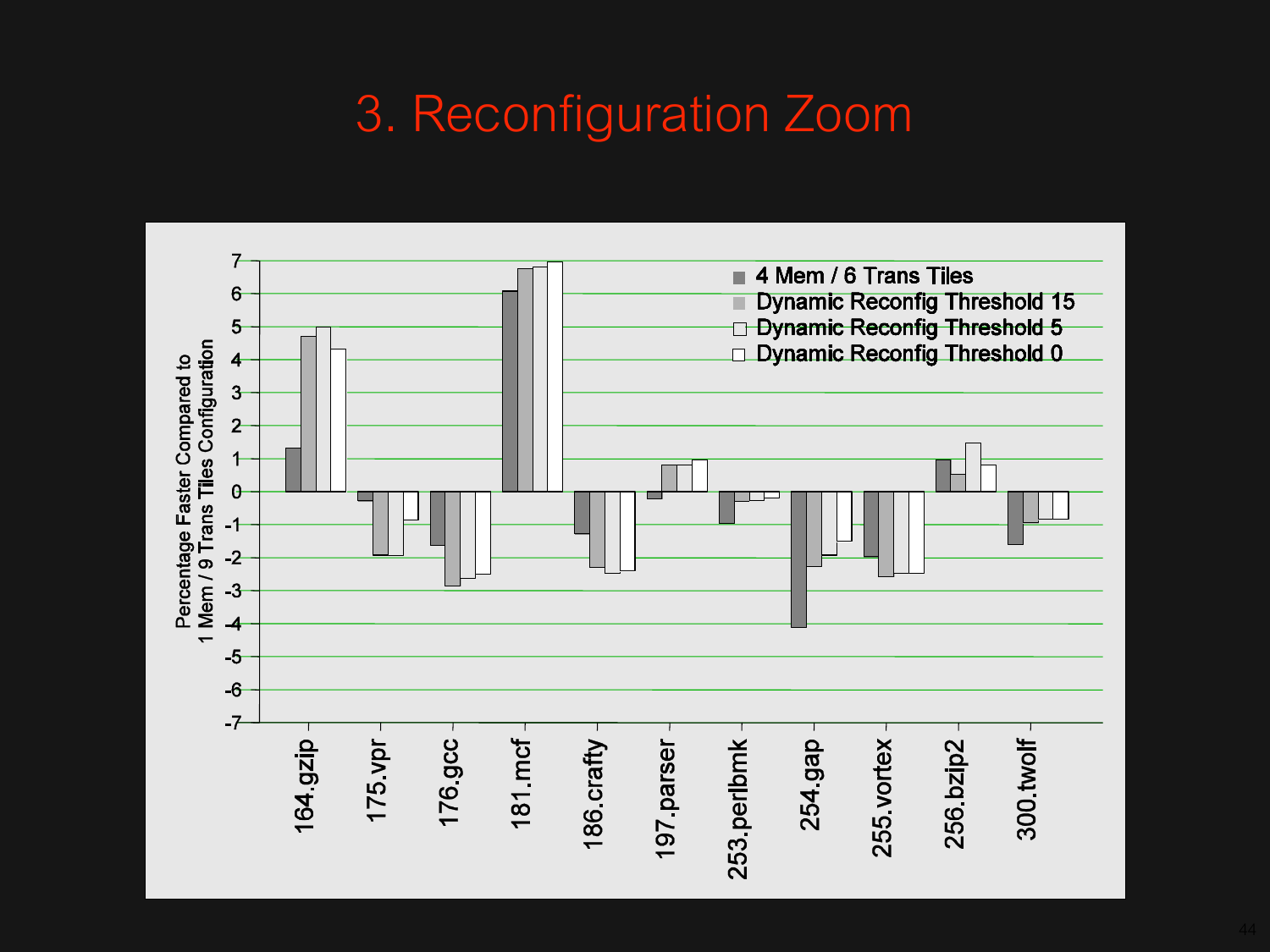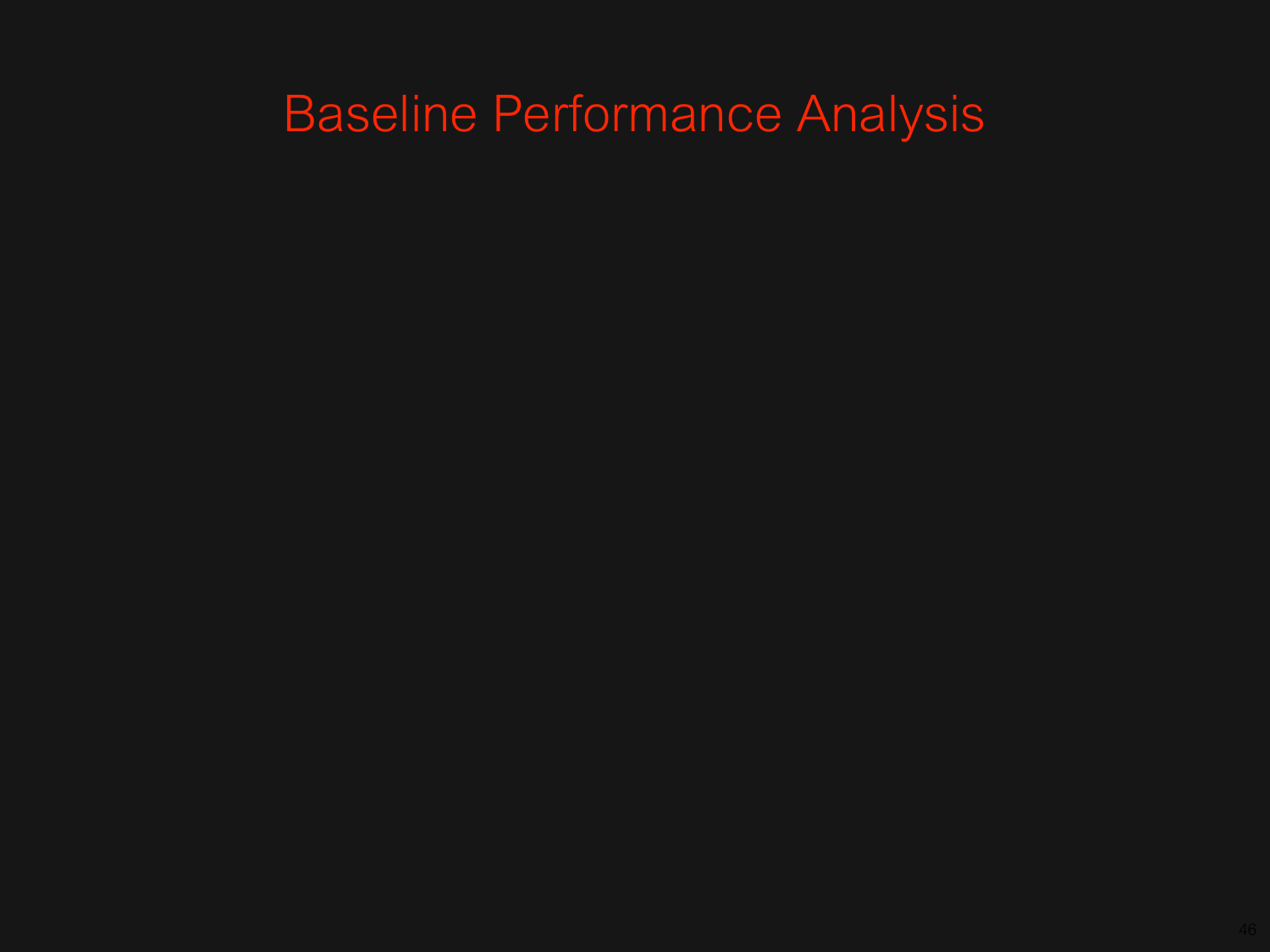| <b>Intrinsic</b>          | <b>Raw Emulator</b> |           | <b>Pentium III</b> |           |
|---------------------------|---------------------|-----------|--------------------|-----------|
|                           | latency             | occupancy | latency            | occupancy |
| L1 Cache Hit              | 6                   | 4         | 3                  |           |
| L <sub>2</sub> Cache Hit  | 87                  | 87        | $7^{\circ}$        |           |
| L <sub>2</sub> Cache Miss | 151                 | 87        | 79                 |           |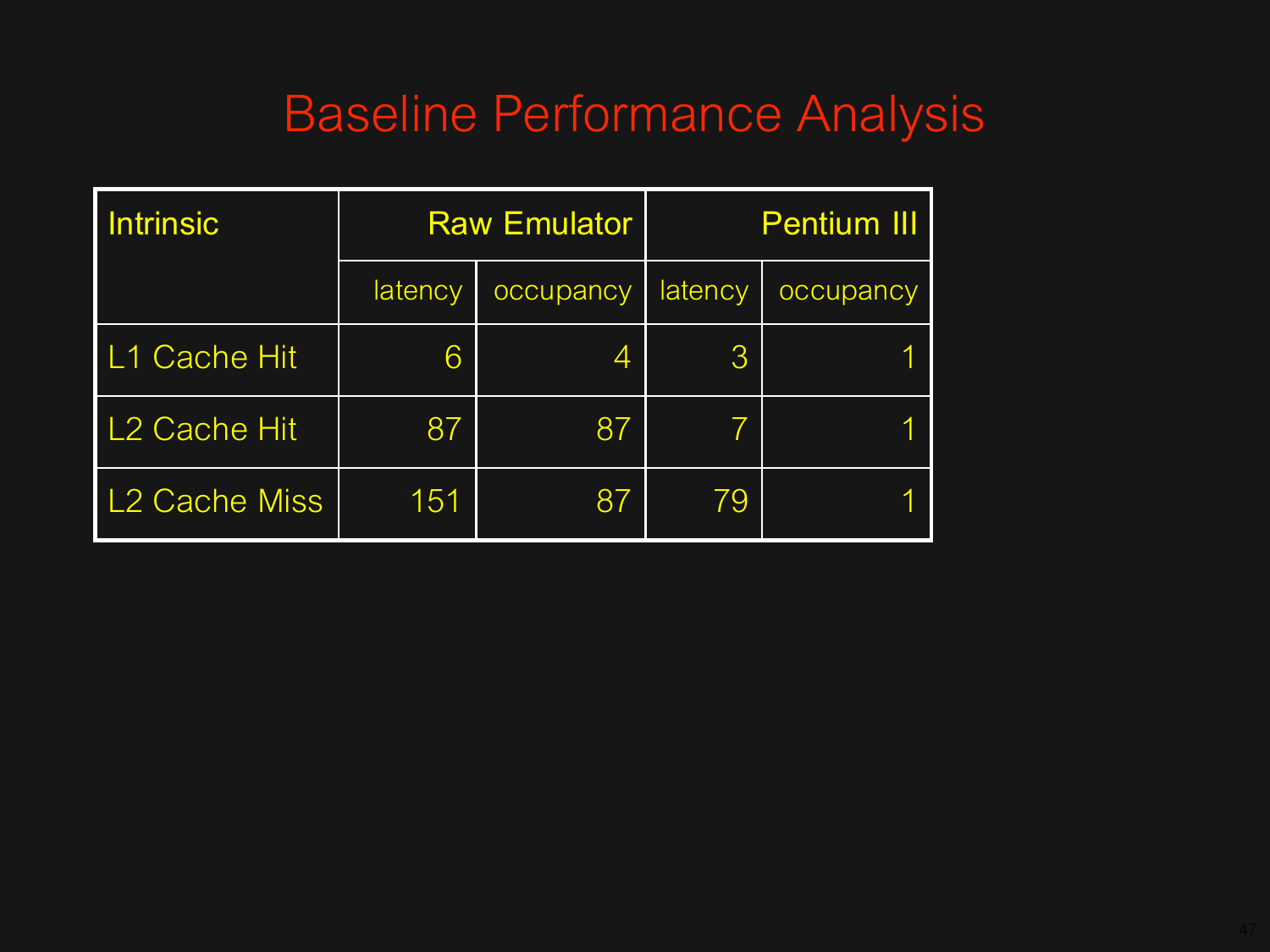| <b>Intrinsic</b>          | <b>Raw Emulator</b> |           | <b>Pentium III</b> |           |
|---------------------------|---------------------|-----------|--------------------|-----------|
|                           | latency             | occupancy | latency            | occupancy |
| L1 Cache Hit              | 6                   | 4         | 3                  |           |
| L <sub>2</sub> Cache Hit  | 87                  | 87        | $7\phantom{.}$     |           |
| L <sub>2</sub> Cache Miss | 151                 | 87        | 79                 |           |

 $CPI = (memory\_access\_rate * (((1 - L1\_miss\_rate) * L1\_hit\_occupancy) +$  $(L1_miss_rate * (((1 - L2_miss_rate * L2_miss\_cocupancy)))) + ((1 – 12_miss\_circ\_ocupancy))))$ memory\_access\_rate) \* non\_memory\_CPI)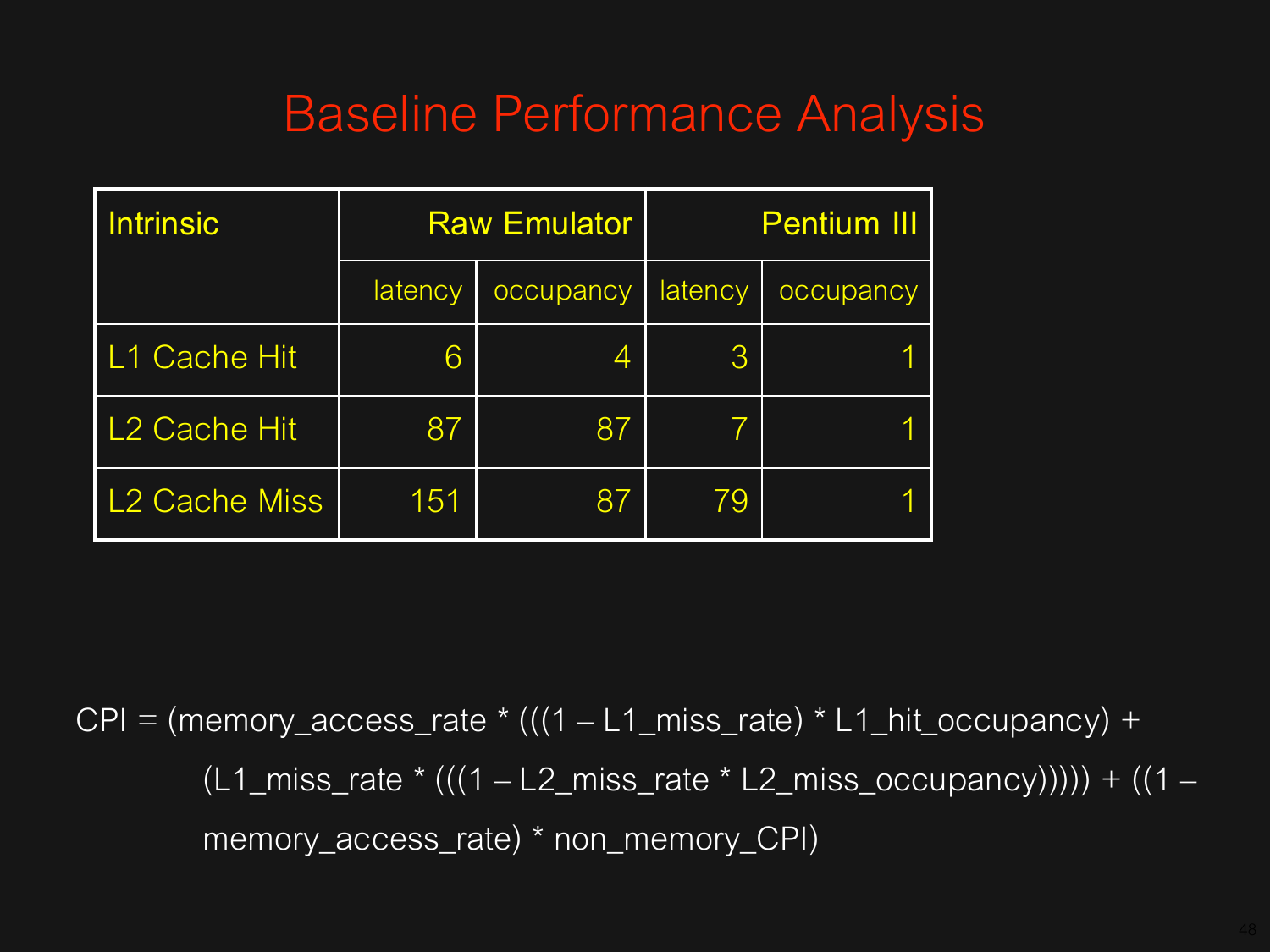| <b>Intrinsic</b>          | <b>Raw Emulator</b> |           | <b>Pentium III</b> |           |
|---------------------------|---------------------|-----------|--------------------|-----------|
|                           | latency             | occupancy | latency            | occupancy |
| L1 Cache Hit              | 6                   | 4         | 3                  |           |
| L <sub>2</sub> Cache Hit  | 87                  | 87        | $\mathcal{T}$      |           |
| L <sub>2</sub> Cache Miss | 151                 | 87        | 79                 |           |
| <b>Memory CPI</b>         |                     | 3.9       |                    |           |

 $CPI = (memory\_access\_rate * (((1 - L1\_miss\_rate) * L1\_hit\_occupancy) +$  $(L1_miss_rate * (((1 - L2_miss_rate * L2_miss\_cocupancy)))) + ((1 – 12_miss\_circ\_ocupancy))))$ memory\_access\_rate) \* non\_memory\_CPI)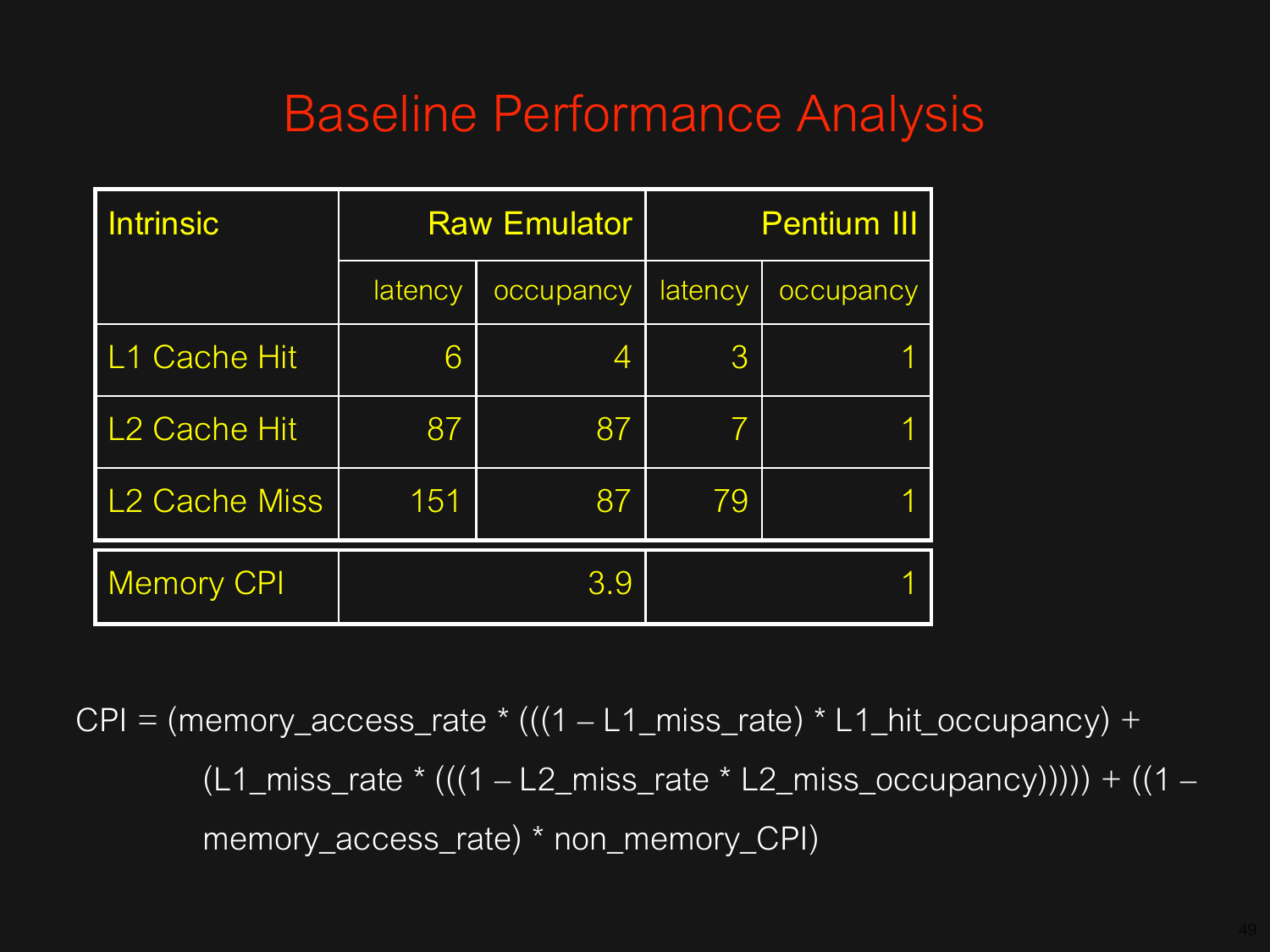Memory System **3.9x slowdown**

Condition Codes (Flags) **1.1x slowdown**

Lack of ILP **1.3x slowdown**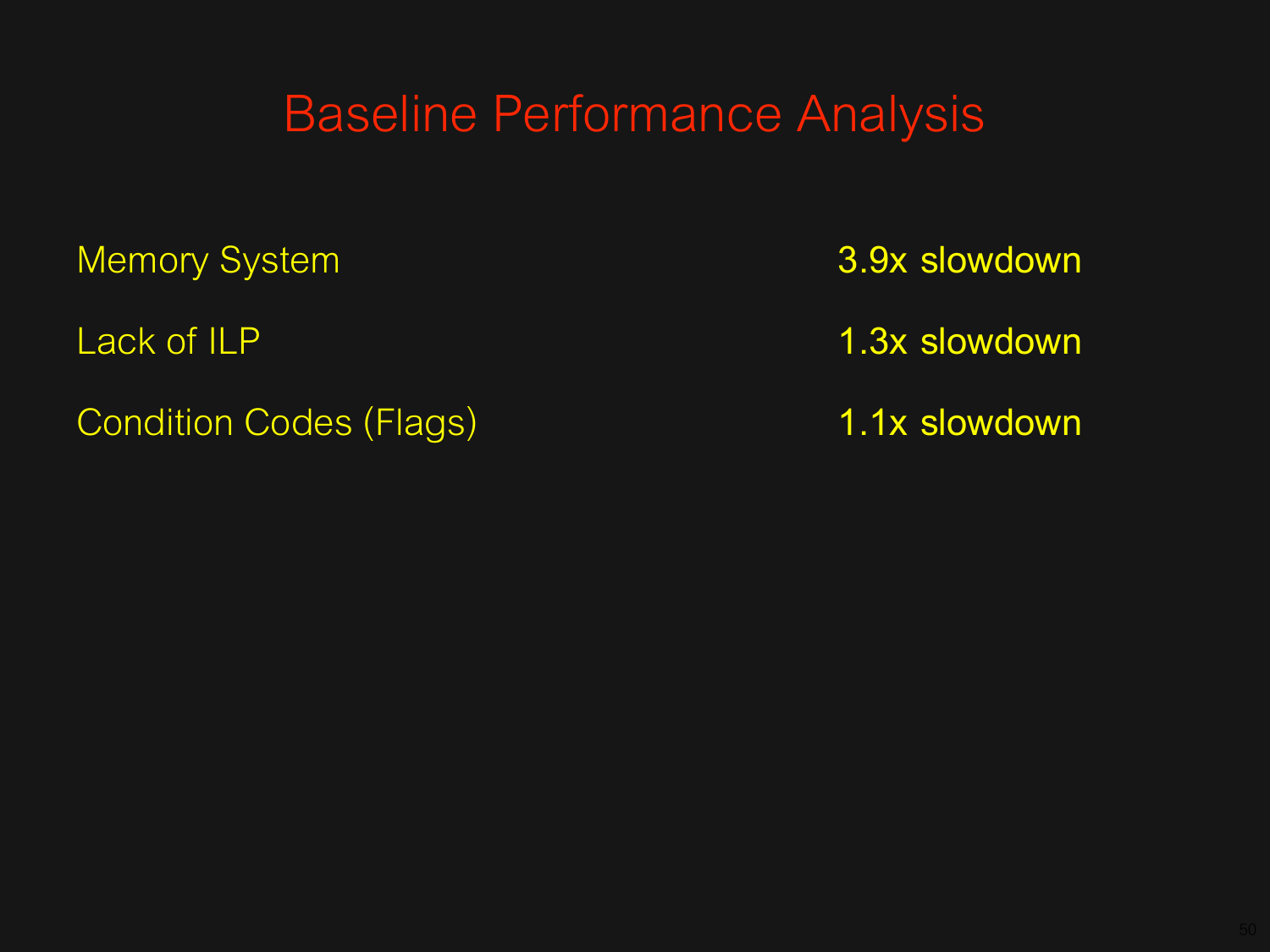Memory System **3.9x slowdown**

Condition Codes (Flags) x 1.1x slowdown

Lack of ILP **1.3x slowdown**

5.5x slowdown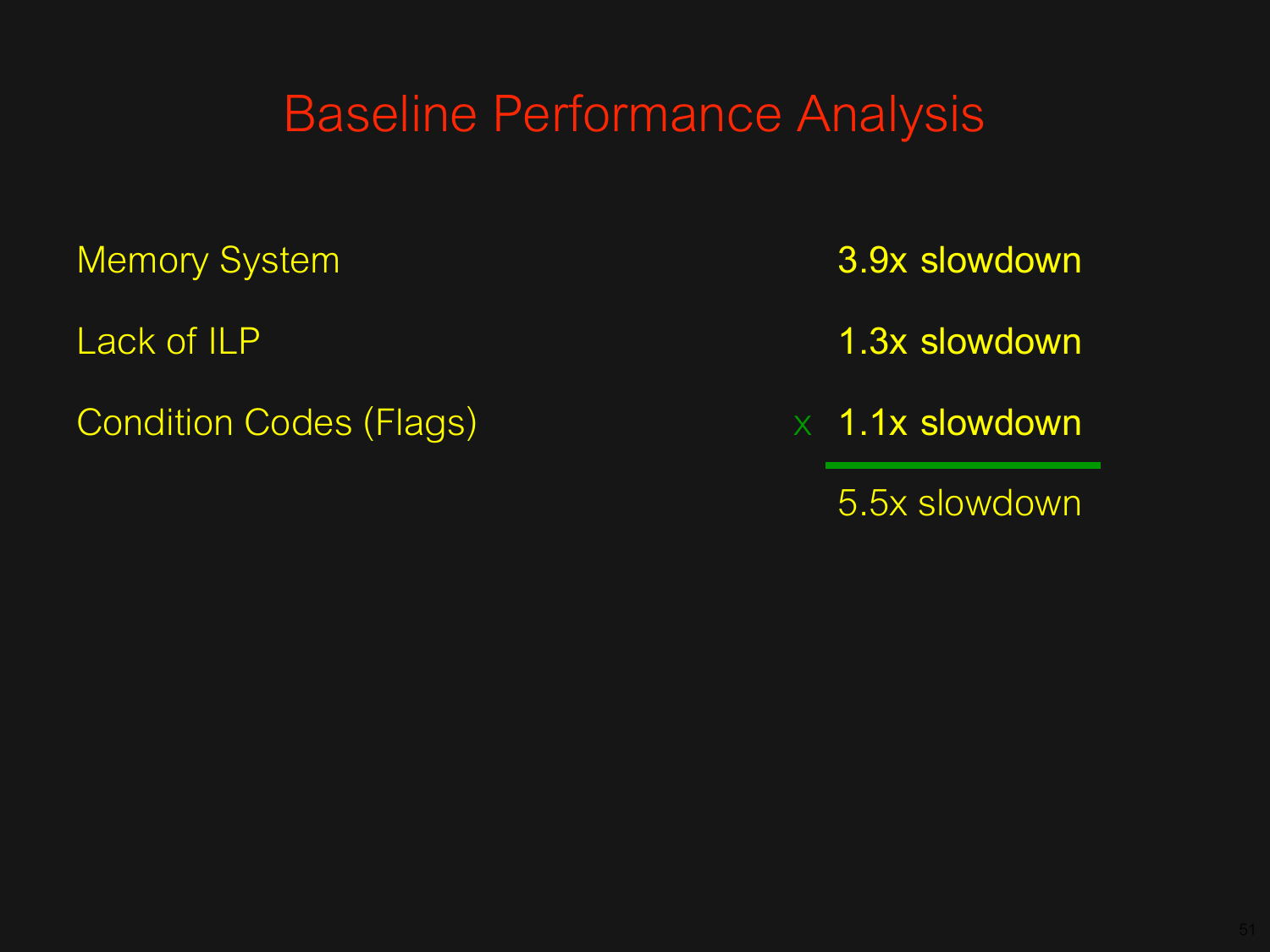Memory System **3.9x slowdown**

Condition Codes (Flags) x 1.1x slowdown

Lack of ILP **1.3x slowdown**

5.5x slowdown

Code Cache Misses 2008 1 – 20x slowdown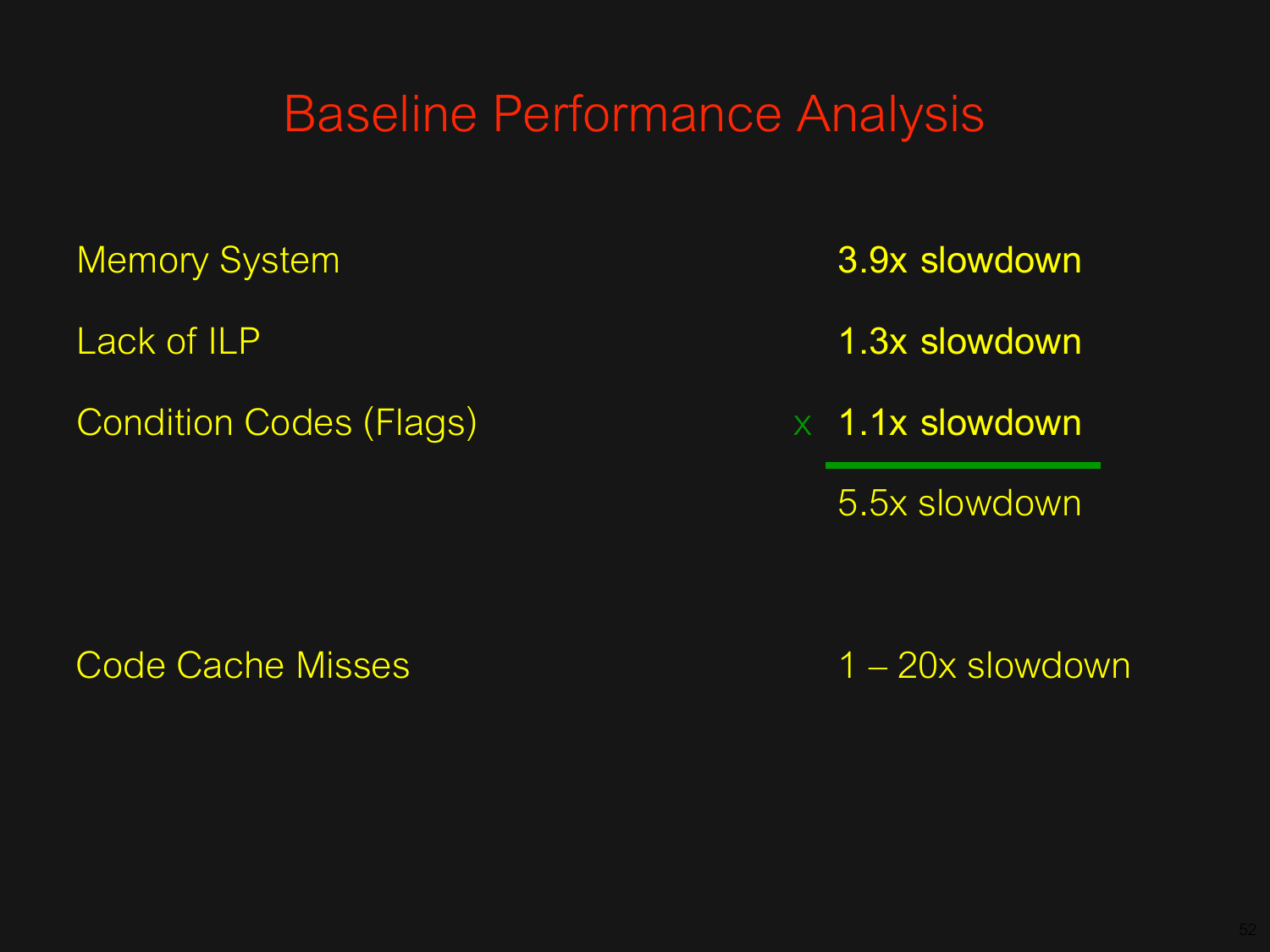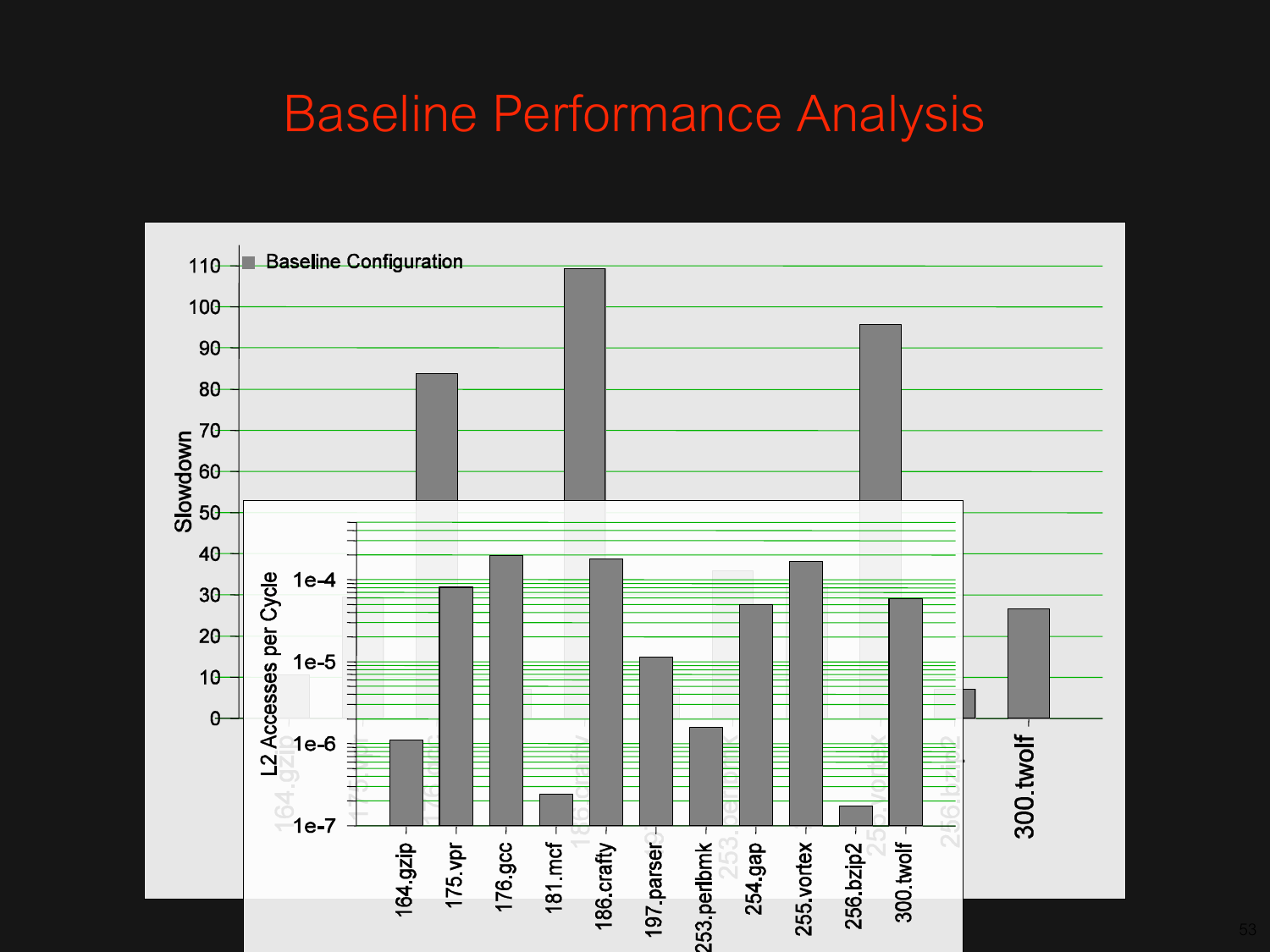### Future Work

Hardware additions to facilitate parallel emulation

x86 Server farm on a chip

Inter-Virtual Processor dynamic load balancing

Differing forms of Dynamic Reconfiguration

Vary number of functional units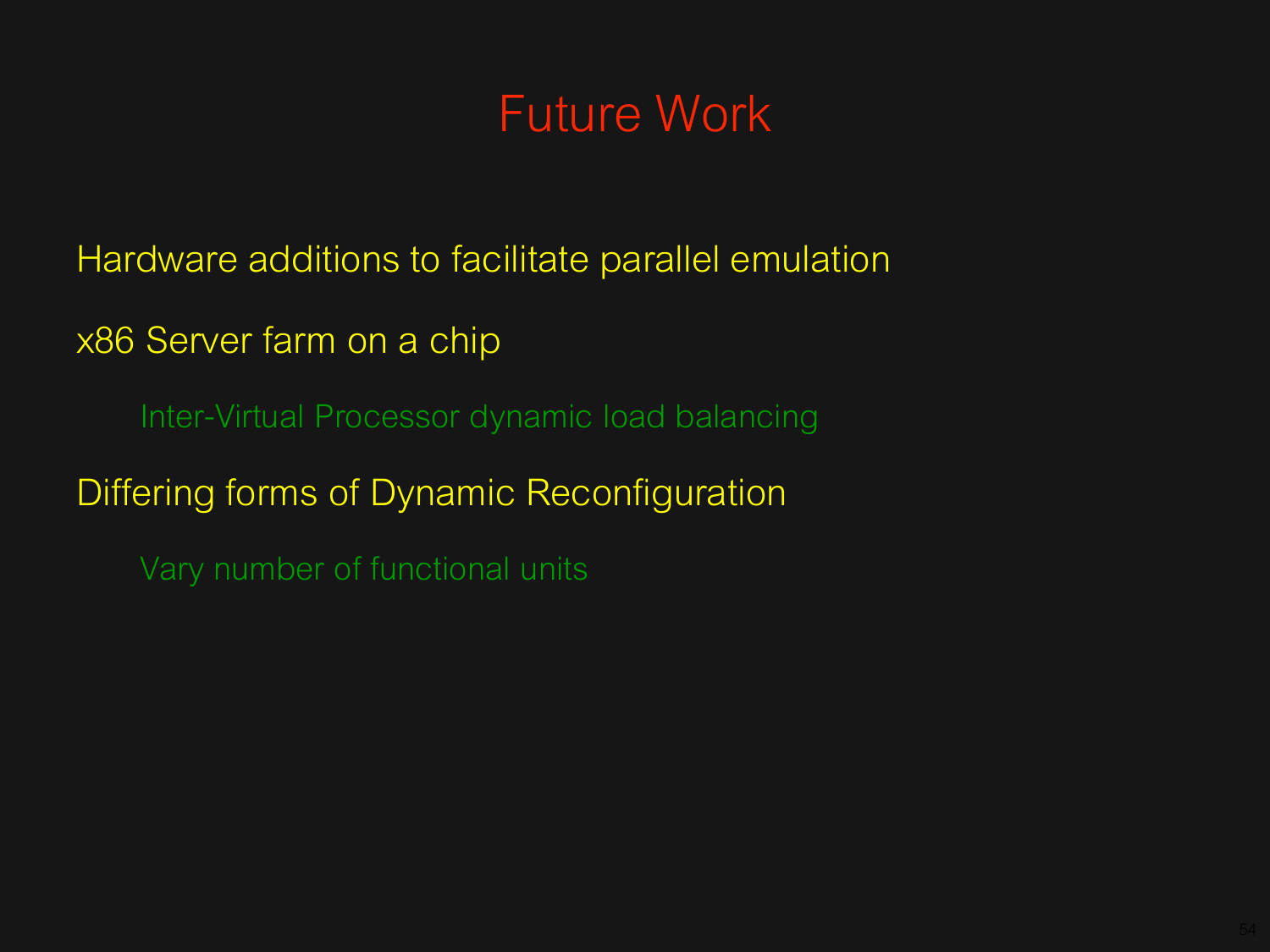# Questions ?